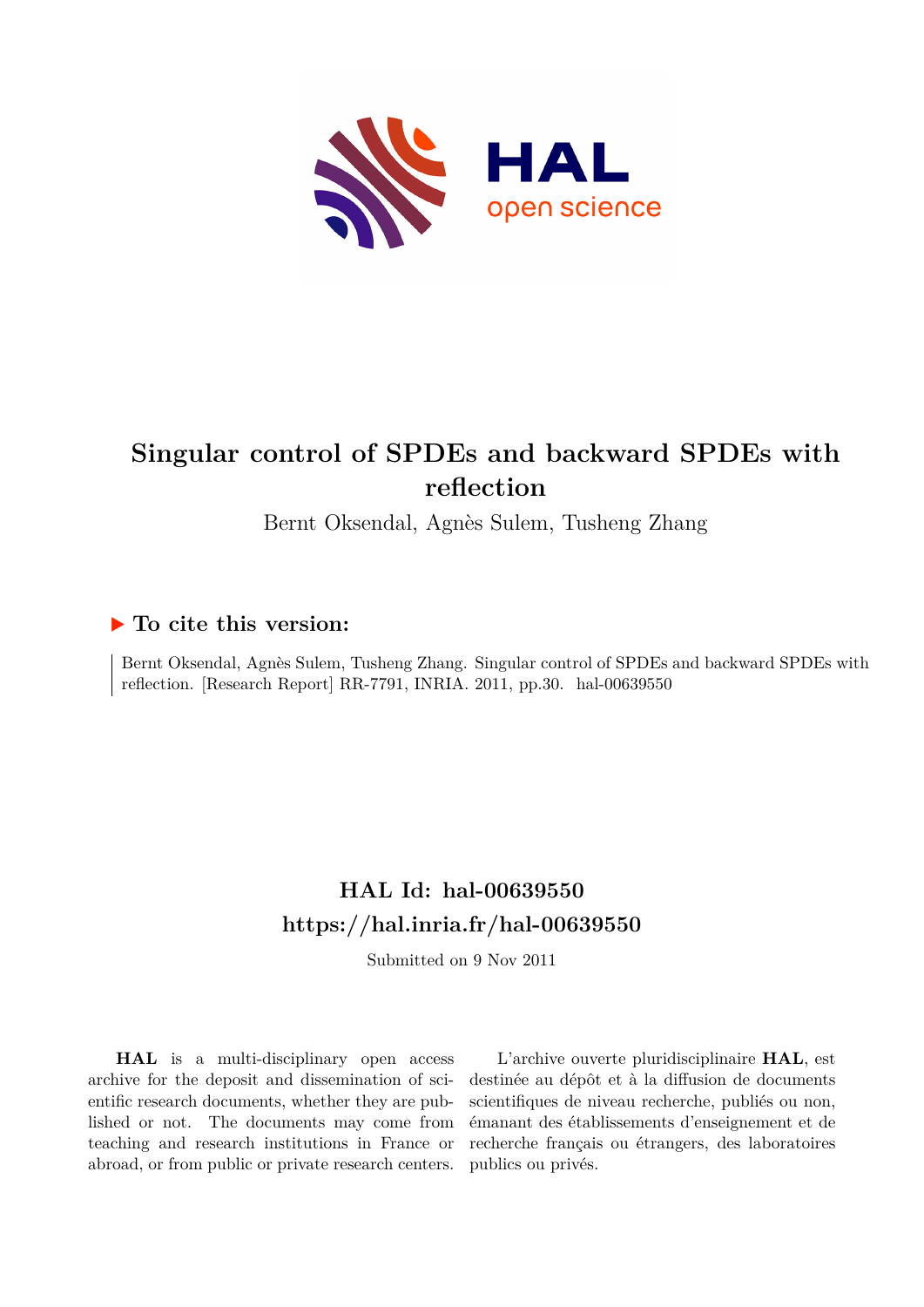**Informatics** *mathematics* 

# **Singular control of SPDEs and backward SPDEs with reflection**

**Bernt Øksendal, Agnès Sulem, Tusheng Zhang**

**RESEARCH REPORT N° 7791** November 2011 Project-Team Mathfi

ISRN INRIA/RR--7791--FR+ENG ISSN 0249-6399 ISRN INRIA/RR--7791--FR+ENG SSN 0249-6399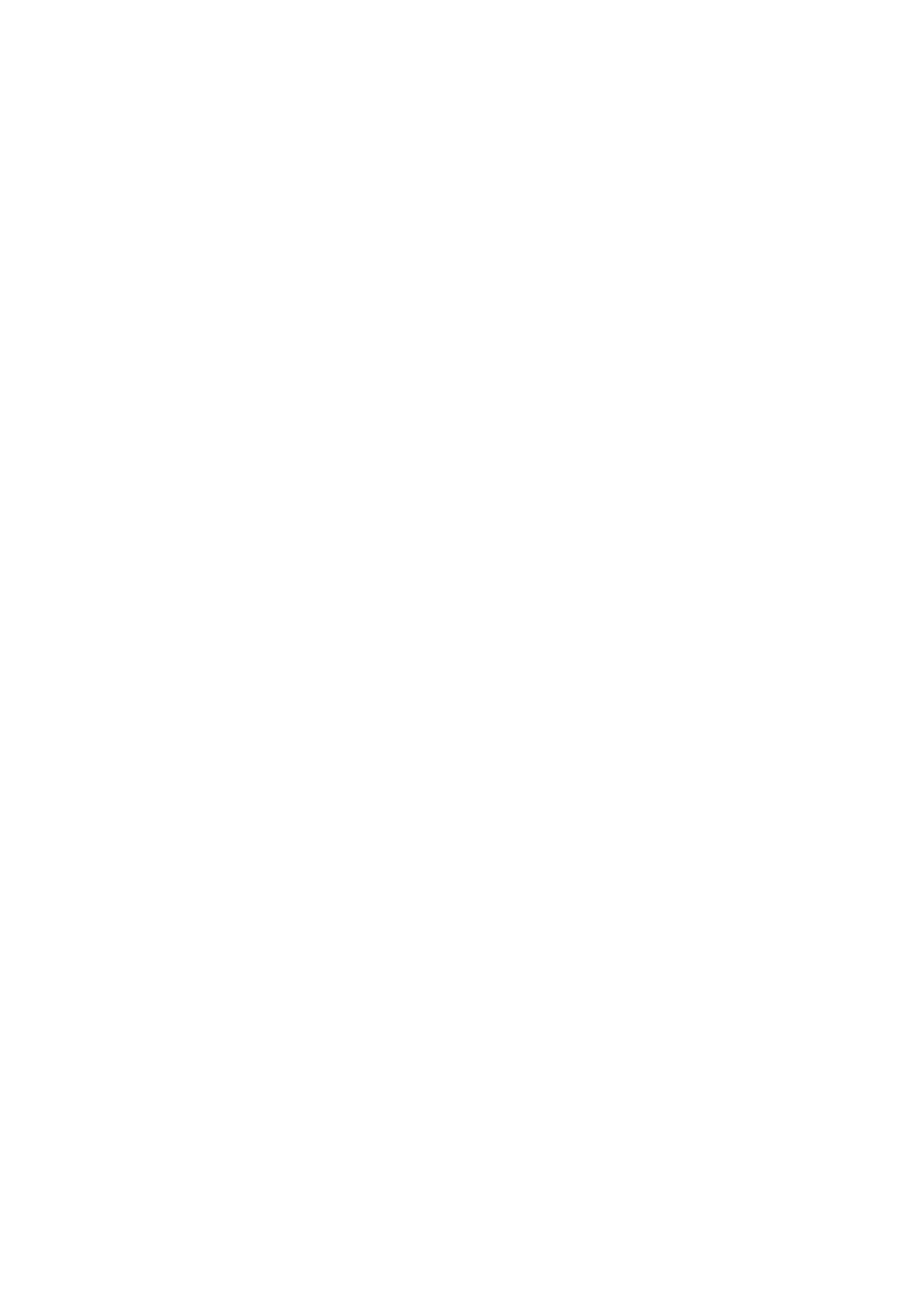

## Singular control of SPDEs and backward SPDEs with reflection

Bernt Øksendal<sup>∗</sup> , Agnès Sulem† , Tusheng Zhang‡

Project-Team Mathfi

Research Report n° 7791 — November 2011 — [30](#page-33-0) pages

Abstract: In the first part, we consider general singular control problems for random fields given by a stochastic partial differential equation (SPDE). We show that under some conditions the optimal singular control can be identified with the solution of a coupled system of SPDE and a kind of reflected backward SPDE (RB-SPDE).In the second part, existence and uniqueness of solutions of RBSPDEs are established, which is of independent interest.

Key-words: Stochastic partial differential equations (SPDEs), singular control of SPDEs, maximum principles, comparison theorem for SPDEs, reflected SPDEs, optimal stopping of SPDEs

**CENTRE DE RECHERCHE**

**PARIS - ROCQUENCOURT**

<sup>∗</sup> Center of Mathematics for Applications (CMA), Dept. of Mathematics, University of Oslo, P.O. Box 1053 Blindern, N–0316 Oslo, Norway, email: oksendal@math.uio.no. The research leading to these results has received funding from the European Research Council under the European Community's Seventh Framework Programme (FP7/2007- 2013) / ERC grant agreement no [228087]. Norwegian School of Economics and Business Administration, Helleveien 30, N–5045 Bergen, Norway.

<sup>†</sup> INRIA Paris-Rocquencourt, Domaine de Voluceau, Rocquencourt, BP 105, Le Chesnay Cedex, 78153, France, email: agnes.sulem@inria.fr

<sup>‡</sup> School of Mathematics, University of Manchester, Oxford Road, Manchester M139PL, United Kingdom, email:Tusheng.zhang@manchester.ac.uk, Center of Mathematics for Applications (CMA), Dept. of Mathematics, University of Oslo, P.O. Box 1053 Blindern, N–0316 Oslo, Norway.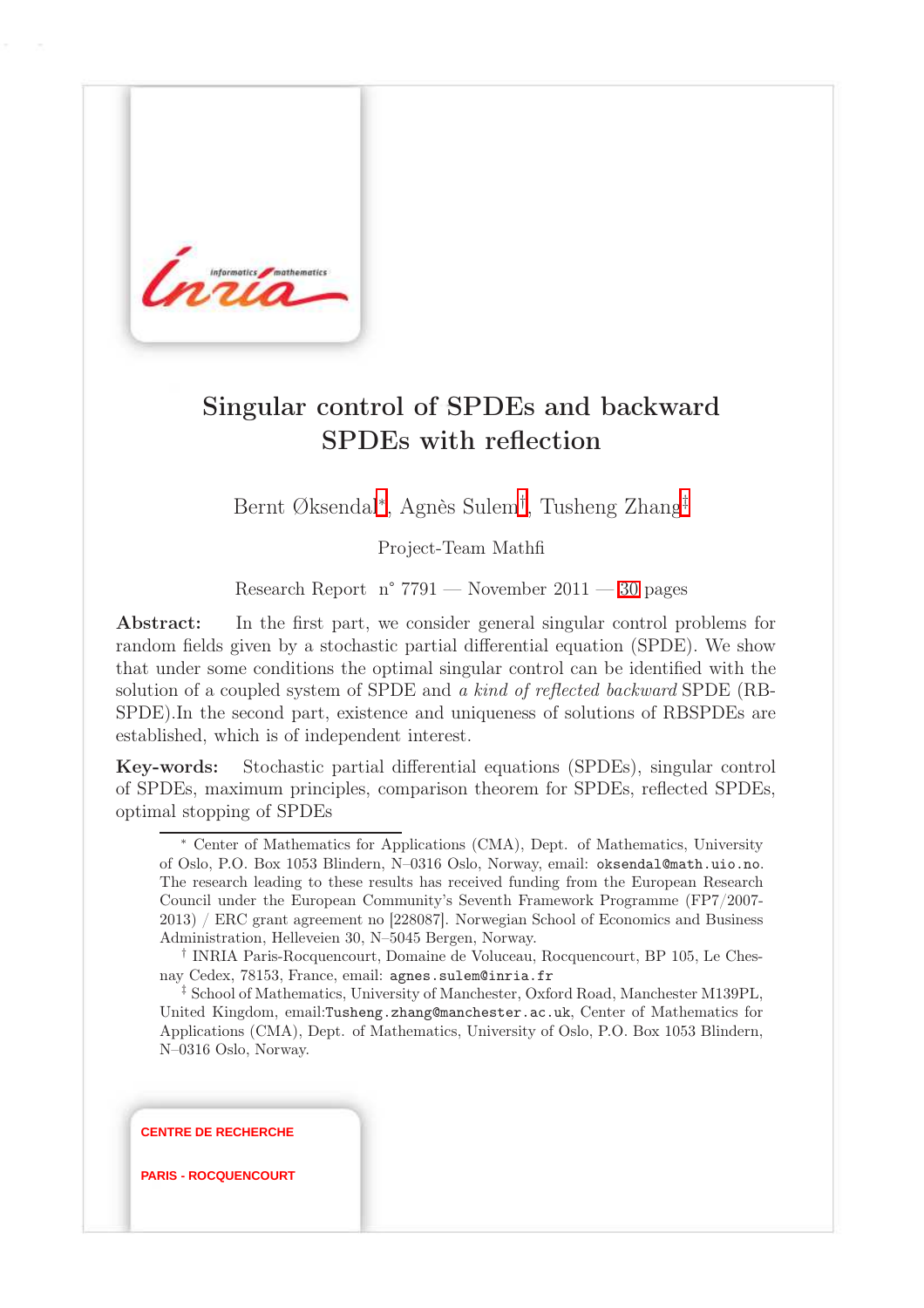# Contrôle Singulier d'Équations aux Dérivés Partielles Stochastiques et Équations aux Dérivés Partielles Stochastiques Rétrogrades avec Réflexion

Résumé : On considère des problèmes de contrôle singulier d'Équations aux Dérivés Partielles Stochastiques (EDPS) et l'on prouve un principe du maximum stochastique pour le le contrôle optimal singulier, faisant intervenir un système couplé d'EDPS et d'EDPS réfléchies. Des résultats d'existence et d'unicité pour les EDPS réfléchie sont démontrés dans la deuxième partie du papier.

Mots-clés : Équations aux Dérivés Partielles Stochastiques (EDPS), contrôle singulier, arrêt optimal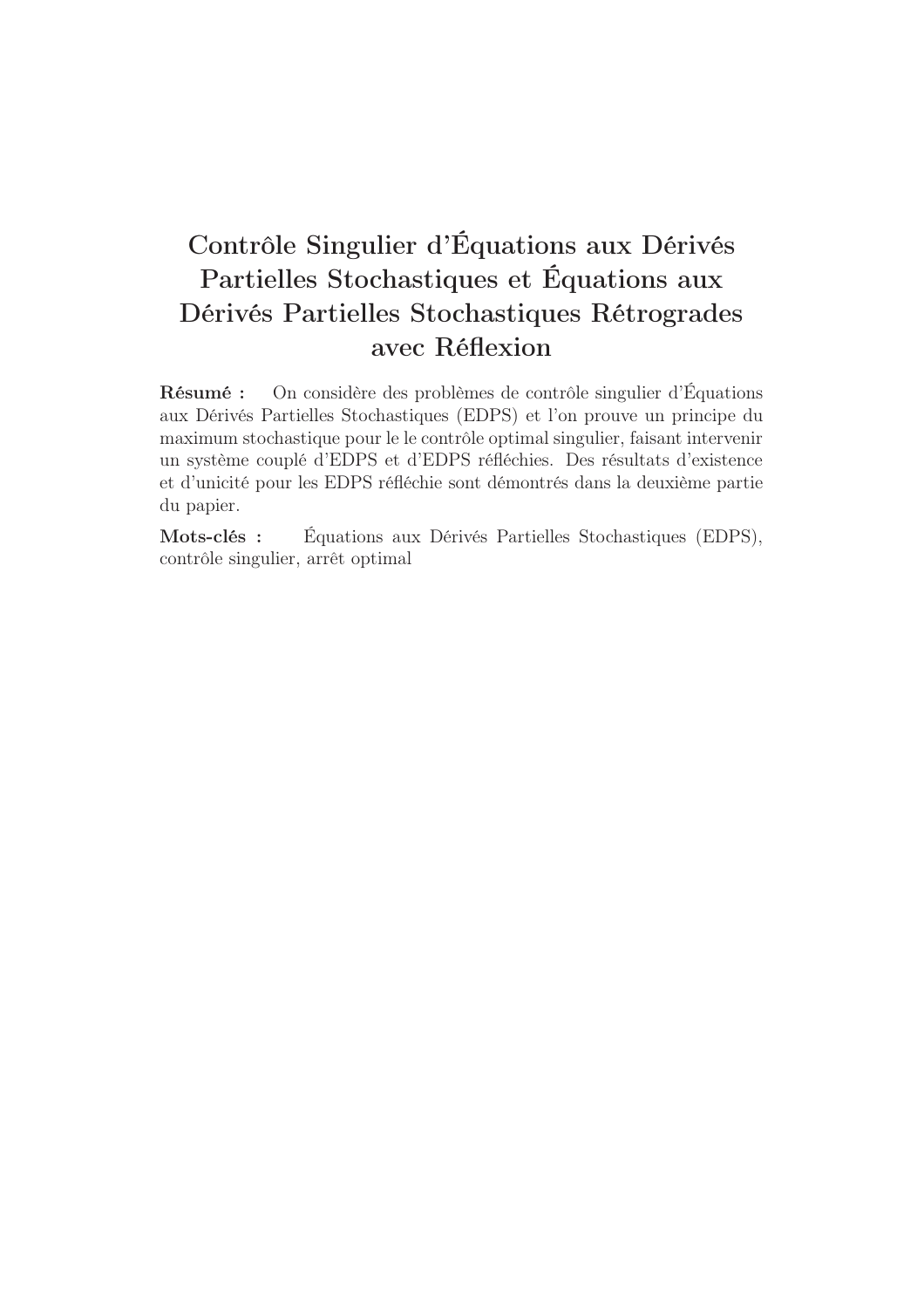## 1 Introduction

Let  $B_t$ ,  $t \geq 0$  be an *m*-dimensional Brownian motion on a filtered probability space  $(\Omega, \mathcal{F}, \mathcal{F}_t, P)$ . Let D be a bounded smooth domain in  $\mathbb{R}^d$ . Fix  $T > 0$ and let  $\phi(\omega, x)$  be an  $\mathcal{F}_T$ -measurable  $H = L^2(D)$ -valued random variable. Let

$$
k : [0, T] \times D \times \mathbb{R} \times \mathbb{R}^m \to \mathbb{R}
$$

be a given measurable mapping and  $L(t, x) : [0, T] \times D \to \mathbb{R}$  a given continuous function. Consider the problem to find  $\mathcal{F}_t$ -adapted random fields  $u(t, x) \in \mathbb{R}, Z(t, x) \in \mathbb{R}^m, \eta(t, x) \in \mathbb{R}^+$  left-continuous and increasing w.r.t. t, such that

$$
du(t, x) = -Au(t, x)dt - k(t, x, u(t, x), Z(t, x))dt + Z(t, x)dB_t, t \in (0, T)
$$
  
\n
$$
-\eta(dt, x), t \in (0, T),
$$
  
\n
$$
u(t, x) \ge L(t, x),
$$
  
\n
$$
\int^T \int (u(t, x) - L(t, x))\eta(dt, x) = 0,
$$
\n(1.1)

$$
\int_0^{\infty} \int_D \frac{u(t, x) - L(t, x) \eta(ut, x)}{u(T, x) - \phi(x)} dx, \tag{1.2}
$$

where A is a second order linear partial differential operator. This is a backward stochastic partial differential equation (BSPDE) with reflection.

The maximum principle method for solving a stochastic control problem for stochastic partial differential equations involves a BSPDE for the adjoint processes  $p(t, x), q(t, x)$ . See [\[ØPZ\]](#page-32-0).

The purpose of this paper is twofold: (i) We study a class of singular control problems for SPDEs and prove a maximum principle for the solution of such problems. This maximum principle leads to a kind of reflected backward stochastic partial differential equations. (ii) We study backward stochastic partial differential equations (BSPDEs) with reflection. This means that we solve the BSPDE with the constraint that the solution must stay in a pre-described region.

#### 2 Singular control of SPDEs

Suppose the state equation is an SPDE of the form

<span id="page-5-0"></span>
$$
dY(t,x) = \{AY(t,x) + b(t,x,Y(t,x))\}dt + \sigma(t,x,Y(t,x))dB(t) + \lambda(t,x,Y(t,x))\xi(dt,x) ; (t,x) \in [0,T] \times D
$$
 (2.1)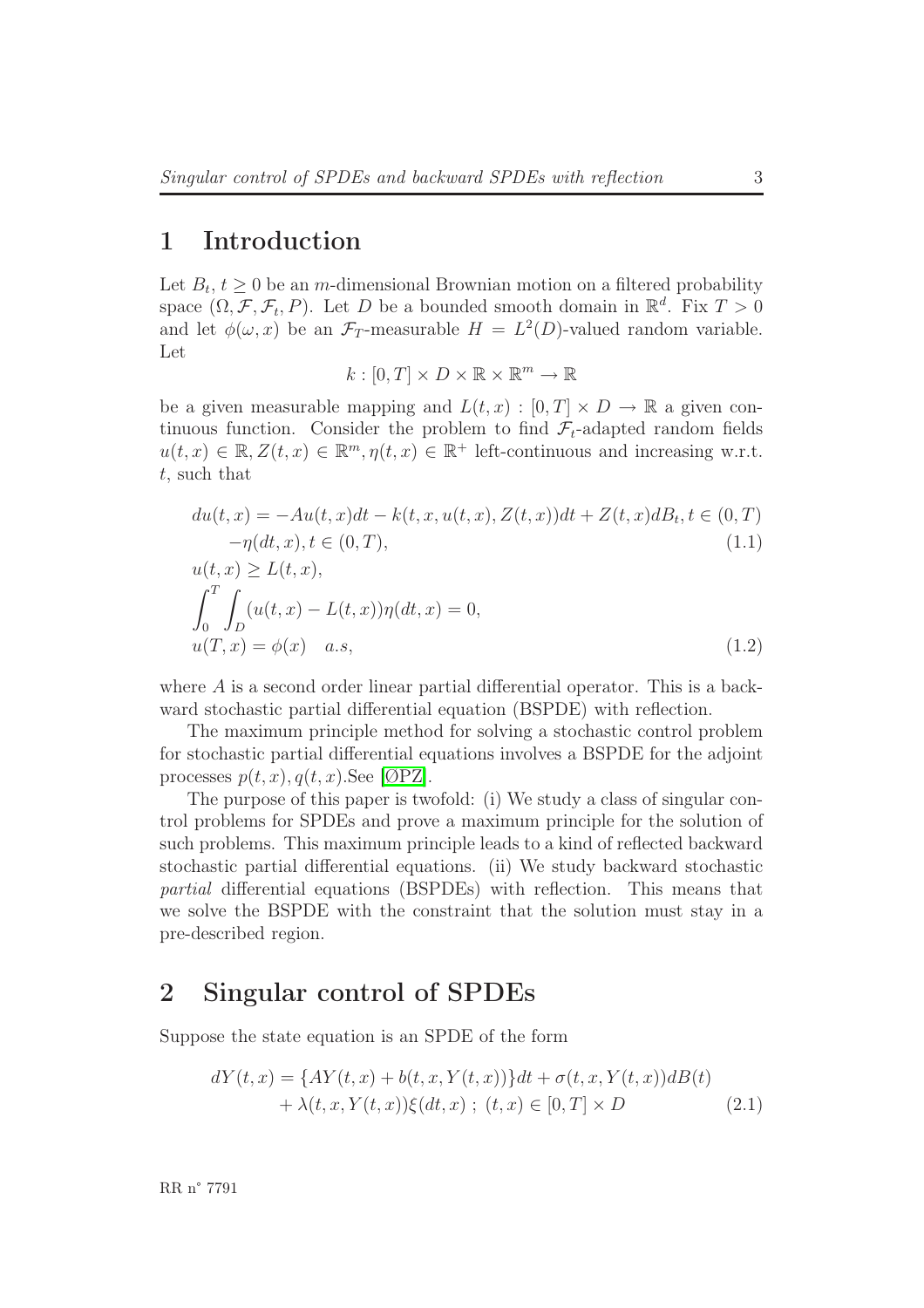<span id="page-6-2"></span>
$$
\begin{cases}\nY(0,x) &= y_0(x) \; ; \; x \in D \\
Y(t,x) &= y_1(t,x) \; ; \; (t,x) \in (0,T) \times \partial D.\n\end{cases}
$$
\n(2.2)

Here A is a given linear second order partial differential operator.

The performance functional is given by

$$
J(\xi) = E\left[\int_D \int_0^T f(t, x, Y(t, x)) dt dx + \int_D g(x, Y(T, x)) dx + \int_D \int_0^T h(t, x, Y(t, x)) \xi(dt, x)\right],
$$
\n(2.3)

where  $f(t, x, y), g(x, y)$  and  $h(t, x, y)$  are bounded measurable functions which are differentiable in the argument  $y$  and continuous w.r.t.  $t$ .

We want to maximize  $J(\xi)$  over all  $\xi \in \mathcal{A}$ , where  $\mathcal{A}$  is a given family of adapted processes  $\xi(t, x)$ , which are non-decreasing and left-continuous w.r.t. t for all  $x, \xi(0, x) = 0$ . We call A the set of admissible singular controls. Thus we want to find  $\xi^* \in \mathcal{A}$  (called an optimal control) such that

<span id="page-6-1"></span>
$$
\sup_{\xi \in \mathcal{A}} J(\xi) = J(\xi^*)
$$

Define the Hamiltonian H by

$$
H(t, x, y, p, q)(dt, \xi(dt, x)) = \{f(t, x, y) + b(t, x, y)p + \sigma(t, x, y)q\}dt + \{\lambda(t, x, y)p + h(t, x, y)\}\xi(dt, x).
$$
\n(2.4)

To this Hamiltonian we associate the following backward SPDE (BSPDE) in the unknown process  $(p(t, x), q(t, x))$ :

$$
dp(t,x) = -\left\{ A^*p(t,x)dt + \frac{\partial H}{\partial y}(t,x,Y(t,x),p(t,x),q(t,x))(dt,\xi(dt,x)) \right\}
$$
  
+  $q(t,x)dB(t)$ ;  $(t,x) \in (0,T) \times D$  (2.5)

with boundary/terminal values

$$
p(T, x) = \frac{\partial g}{\partial y}(x, Y(T, x)); \ x \in D \tag{2.6}
$$

$$
p(t, x) = 0 \; ; \; (t, x) \in (0, T) \times \partial D. \tag{2.7}
$$

<span id="page-6-0"></span>Here  $A^*$  denotes the adjoint of the operator  $A$ .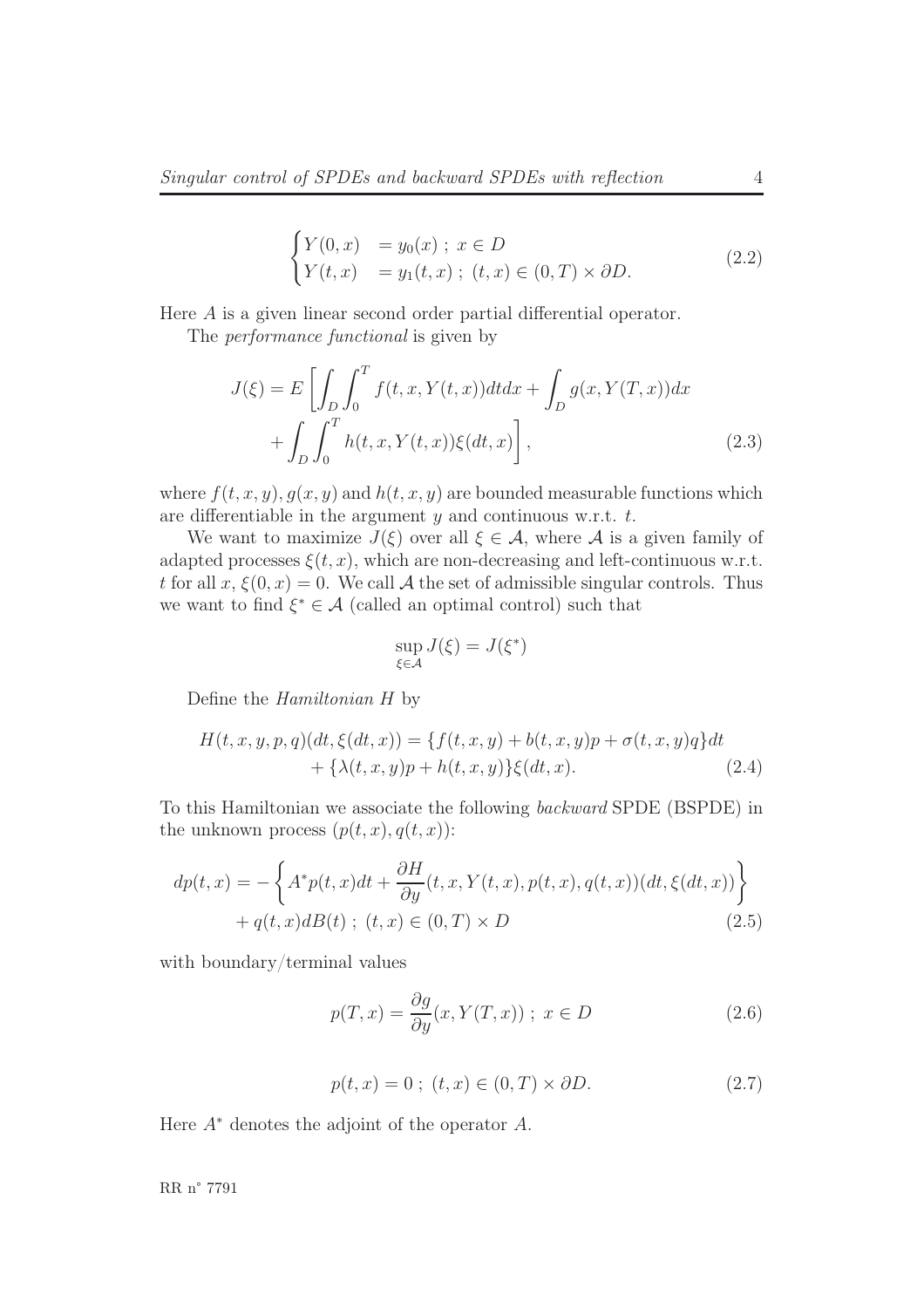Theorem 2.1 (Sufficient maximum principle for singular control of SPDE) Let  $\hat{\xi} \in \mathcal{A}$  with corresponding solutions  $\hat{Y}(t,x)$ ,  $\hat{p}(t,x)$ ,  $\hat{q}(t,x)$ . Assume that

$$
y \to h(x, y) \text{ is concave} \tag{2.8}
$$

and

$$
(y,\xi) \to H(t,x,y,\hat{p}(t,x),\hat{q}(t,x))(dt,\xi(dt,x))
$$
  
is concave. (2.9)

<span id="page-7-0"></span>Assume that

$$
E[\int_{D} \left( \int_{0}^{T} \{ (Y^{\xi}(t,x) - \hat{Y}(t,x))^{2} \hat{q}^{2}(t,x) + \hat{p}^{2}(t,x) (\sigma(t,x,Y^{\xi}(t,x)) - \sigma(t,x,\hat{Y}(t,x))^{2} \} \right. dt) dx] < \infty, \quad \text{for all} \quad \xi \in \mathcal{A}.
$$
 (2.10)

Moreover, assume that the following maximum condition holds:

$$
\hat{\xi}(dt,x) \in \underset{\xi \in \mathcal{A}}{\operatorname{argmax}} H(t,x,\hat{Y}(t,x),\hat{p}(t,x),\hat{q}(t,x))(dt,\xi(dt,x)),\tag{2.11}
$$

i.e.

$$
\{\lambda(t, x, \hat{Y}(t, x))\hat{p}(t, x) + h(t, x, \hat{Y}(t, x))\}\xi(dt, x)
$$
  
\n
$$
\leq \{\lambda(t, x, \hat{Y}(t, x))\hat{p}(t, x) + h(t, x, \hat{Y}(t, x))\}\hat{\xi}(dt, x) \text{ for all } \xi \in \mathcal{A}. \quad (2.12)
$$

Then  $\hat{\xi}$  is an optimal singular control.

**Proof of Theorem [2.1](#page-6-0)** Choose  $\xi \in \mathcal{A}$  and put  $Y = Y^{\xi}$ . Then by [\(2.3\)](#page-6-1) we can write

<span id="page-7-2"></span>
$$
J(\xi) - J(\hat{\xi}) = I_1 + I_2 + I_3,\tag{2.13}
$$

where

<span id="page-7-1"></span>
$$
I_1 = E\left[\int_0^T \int_D \left\{f(t, x, Y(t, x)) - f(t, x, \hat{Y}(t, x))\right\} dx dt\right]
$$
(2.14)

$$
I_2 = E\left[\int_D \left\{g(x, Y(T, x)) - g(x, \hat{Y}(T, x))\right\} dx\right]
$$
(2.15)

$$
I_3 = E\left[\int_0^T \int_D \left\{ h(t, x, Y(t, x))\xi(dt, x) - h(t, x, \hat{Y}(t, x))\hat{\xi}(dt, x) \right\} \right].
$$
 (2.16)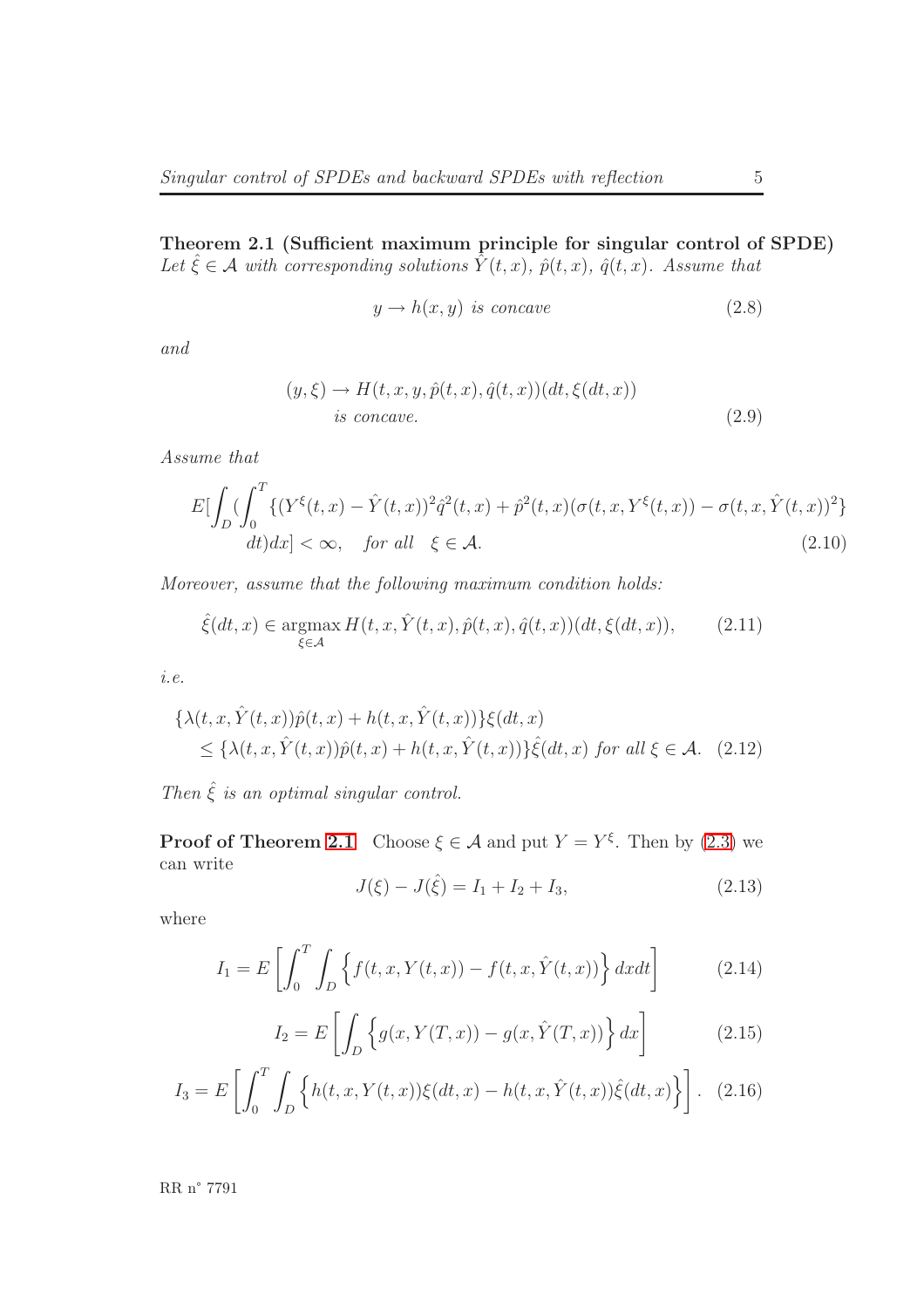By our definition of  $H$  we have

$$
I_{1} = E \left[ \int_{0}^{T} \int_{D} \{H(t, x, Y(t, x), \hat{p}(t, x), \hat{q}(t, x)) (dt, \xi(dt, x)) -H(t, x, \hat{Y}(t, x), \hat{p}(t, x), \hat{q}(t, x)) (dt, \hat{\xi}(dt, x)) \right\}- \int_{0}^{T} \int_{D} \{b(t, x, Y(t, x)) - b(t, x, \hat{Y}(t, x))\hat{p}(t, x) dx dt - \int_{0}^{T} \int_{D} \{\sigma(t, x, Y(t, x)) - \sigma(t, x, \hat{Y}(t, x))\} \hat{q}(t, x) dx dt - \int_{0}^{T} \int_{D} \hat{p}(t, x) \{\lambda(t, x, Y(t, x))\xi(dt, x) - \lambda(t, x, \hat{Y}(t, x))\hat{\xi}(dt, x)\} dx - \int_{0}^{T} \int_{D} \{h(t, x, Y(t, x))\xi(dt, x) - h(t, x, \hat{Y}(t, x))\hat{\xi}(dt, x)\} dx \tag{2.17}
$$

By [\(2.10\)](#page-7-0) and concavity of g we have, with  $\tilde{Y} = Y - \hat{Y}$ ,

$$
I_2 \leq E\left[\int_D \frac{\partial g}{\partial y}(x, \hat{Y}(T, x))(Y(T, x) - \hat{Y}(T, x))dx\right] = E\left[\int_D \hat{p}(T, x)\tilde{Y}(T, x)dx\right]
$$
  
\n
$$
= E\left[\int_D \int_0^T \tilde{Y}(t, x)d\hat{p}(t, x)dx + \int_D \int_0^T \hat{p}(t, x)d\tilde{Y}(t, x)dx\right]
$$
  
\n
$$
+ \int_D \int_0^T \{\sigma(t, x, Y(t, x)) - \sigma(t, x, \hat{Y}(t, x))\}\hat{q}(t, x)dt dx\right]
$$
  
\n
$$
= E\left[\int_D \int_0^T \tilde{Y}(t, x)\left\{-A^*\hat{p}(t, x)dt - \frac{\partial H}{\partial y}(t, x, \hat{Y}, \hat{p}, \hat{q})(dt, \hat{\xi}(dt, x))\right\}dx
$$
  
\n
$$
+ \int_D \int_0^T \hat{p}(t, x)\left\{\tilde{A}\tilde{Y}(t, x) + b(t, x, Y(t, x)) - b(t, x, \hat{Y}(t, x))\right\}dt dx
$$
  
\n
$$
+ \int_D \int_0^T \hat{p}(t, x)\left\{\lambda(t, x, Y(t, x))\xi(dt, x) - \lambda(t, x, \hat{Y}(t, x))\hat{\xi}(dt, x)\right\}dx
$$
  
\n
$$
+ \int_D \int_0^T \{\sigma(t, x, Y(t, x)) - \sigma(t, x, \hat{Y}(t, x))\}\hat{q}(t, x)dt dx\right].
$$
 (2.18)

<span id="page-8-0"></span>Using integration by parts we get, since  $\tilde{Y}(t,x) = \hat{p}(t,x) = 0$  for all  $(t, x) \in (0, T) \times \partial D,$ 

$$
\int_{D} \tilde{Y}(t,x)A^*\hat{p}(t,x)dx = \int_{D} \hat{p}(t,x)A\tilde{Y}(t,x)dx.
$$
\n(2.19)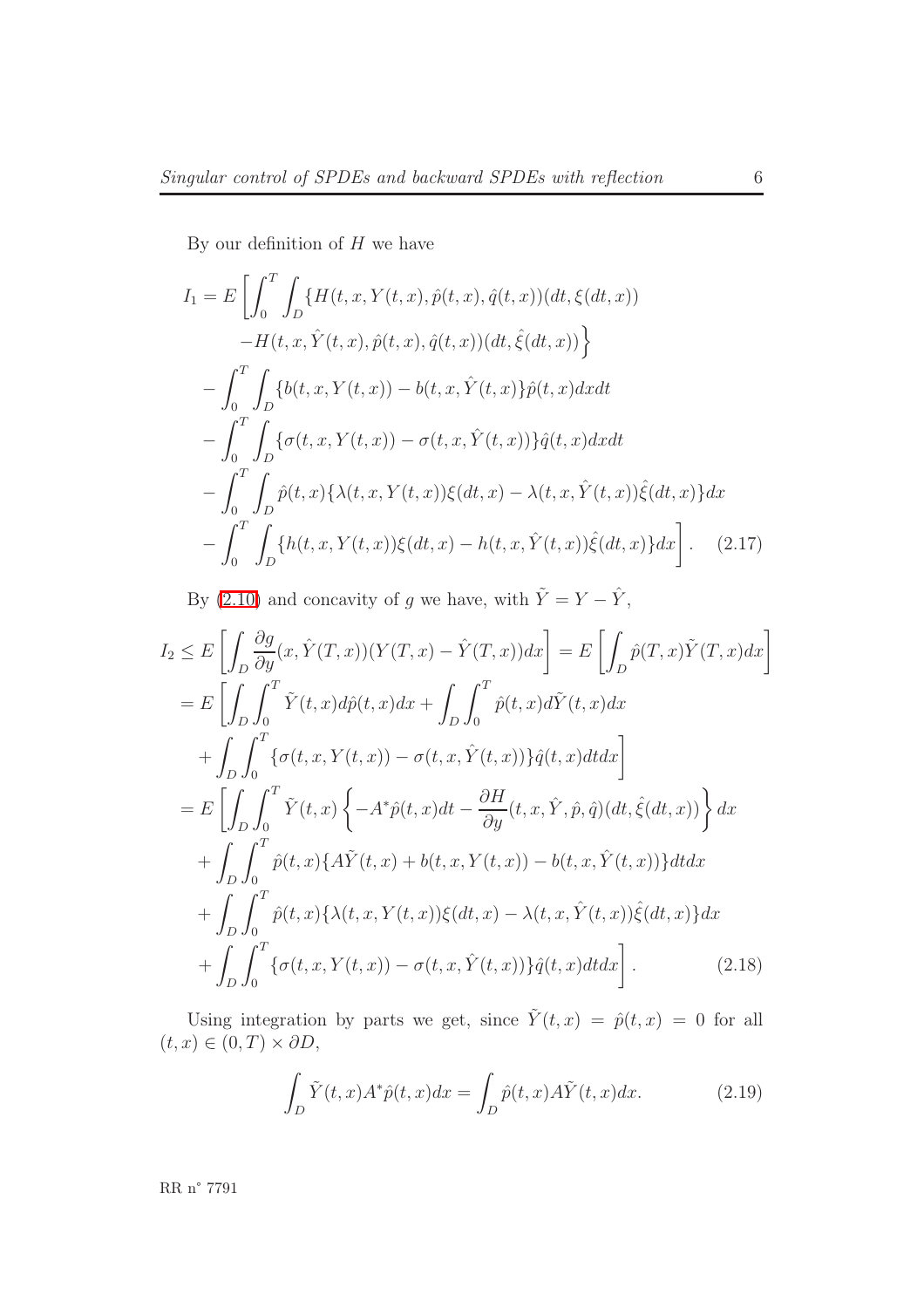Hence, combining  $(2.13)-(2.19)$  $(2.13)-(2.19)$  and concavity of  $H$ ,

$$
J(\xi) - J(\hat{\xi}) \le E \left[ \int_D \int_0^T \{ H(t, x, Y(t, x), \hat{p}(t, x), \hat{q}(t, x)) (dt, \xi(dt, x)) - H(t, x, \hat{Y}(t, x), \hat{p}(t, x), \hat{q}(t, x)) (dt, \hat{\xi}(dt, x)) - \tilde{Y}(t, x) \frac{\partial H}{\partial y}(t, x, \hat{Y}, \hat{p}, \hat{q}) (dt, \hat{\xi}(dt, x)) \right] dx \right]
$$
  
\n
$$
\le \left[ \int_D \int_0^T \nabla_{\xi} H(t, x, \hat{Y}(t, x), \hat{p}(t, x), \hat{q}(t, x)) (\xi(dt, x) - \hat{\xi}(dt, x)) dx \right]
$$
  
\n
$$
= E \left[ \int_D \int_0^T \{ \lambda(t, x, \hat{Y}(t, x)) \hat{p}(t, x) + h(t, x, \hat{Y}(t, x)) \} (\xi(dt, x) - \hat{\xi}(dt, x)) dx \right]
$$
  
\n
$$
\le 0 \text{ by } (2.12).
$$

This proves that  $\hat{\xi}$  is optimal.

For  $\xi \in \mathcal{A}$  we let  $V(\xi)$  denote the set of adapted processes  $\zeta(t, x)$  of finite variation w.r.t. t such that there exists  $\delta = \delta(\xi) > 0$  such that  $\xi + y\zeta \in \mathcal{A}$ for all  $y \in [0, \delta]$ .

Proceeding as in [ØS] we prove the following useful result:

<span id="page-9-0"></span>**Lemma 2.2** The inequality  $(2.12)$  is equivalent to the following two variational inequalities:

$$
\lambda(t, x, \hat{Y}(t, x))\hat{p}(t, x) + h(t, x, \hat{Y}(t, x)) \le 0 \text{ for all } t, x \tag{2.20}
$$

$$
\{\lambda(t, x, \hat{Y}(t, x))\hat{p}(t, x) + h(t, x, \hat{Y}(t, x))\}\hat{\xi}(dt, x) = 0 \text{ for all } t, x \qquad (2.21)
$$

<span id="page-9-2"></span>Proof. (i). Suppose [\(2.12\)](#page-7-2) holds. Choosing  $\xi = \hat{\xi} + y\zeta$  with  $\zeta \in \mathcal{V}(\hat{\xi})$  and  $y \in (0, \delta(\hat{\xi}))$  we deduce that

$$
\{\lambda(s, x, \hat{Y}(s, x))\hat{p}(s, x) + h(s, x, \hat{Y}(s, x))\}\zeta(ds, x) \le 0; (s, x) \in (0, T) \times D
$$
\n(2.22)

<span id="page-9-1"></span>for all  $\zeta \in \mathcal{V}(\hat{\xi})$ .

In particular, this holds if we fix  $t \in (0, T)$  and put

$$
\zeta(ds, x) = a(\omega)\delta_t(ds)\phi(x); (s, x, \omega) \in (0, T) \times D \times \Omega,
$$

where  $a(\omega) \geq 0$  is  $\mathcal{F}_{t}$ - measurable and bounded,  $\phi(x) \geq 0$  is bounded, deterministic and  $\delta_t(ds)$  denotes the Dirac measure at t. Then we get

$$
\lambda(t, x, \hat{Y}(t, x))\hat{p}(t, x) + h(t, x, \hat{Y}(t, x)) \le 0 \text{ for all } t, x \tag{2.23}
$$

<span id="page-9-3"></span>which is  $(2.20)$ .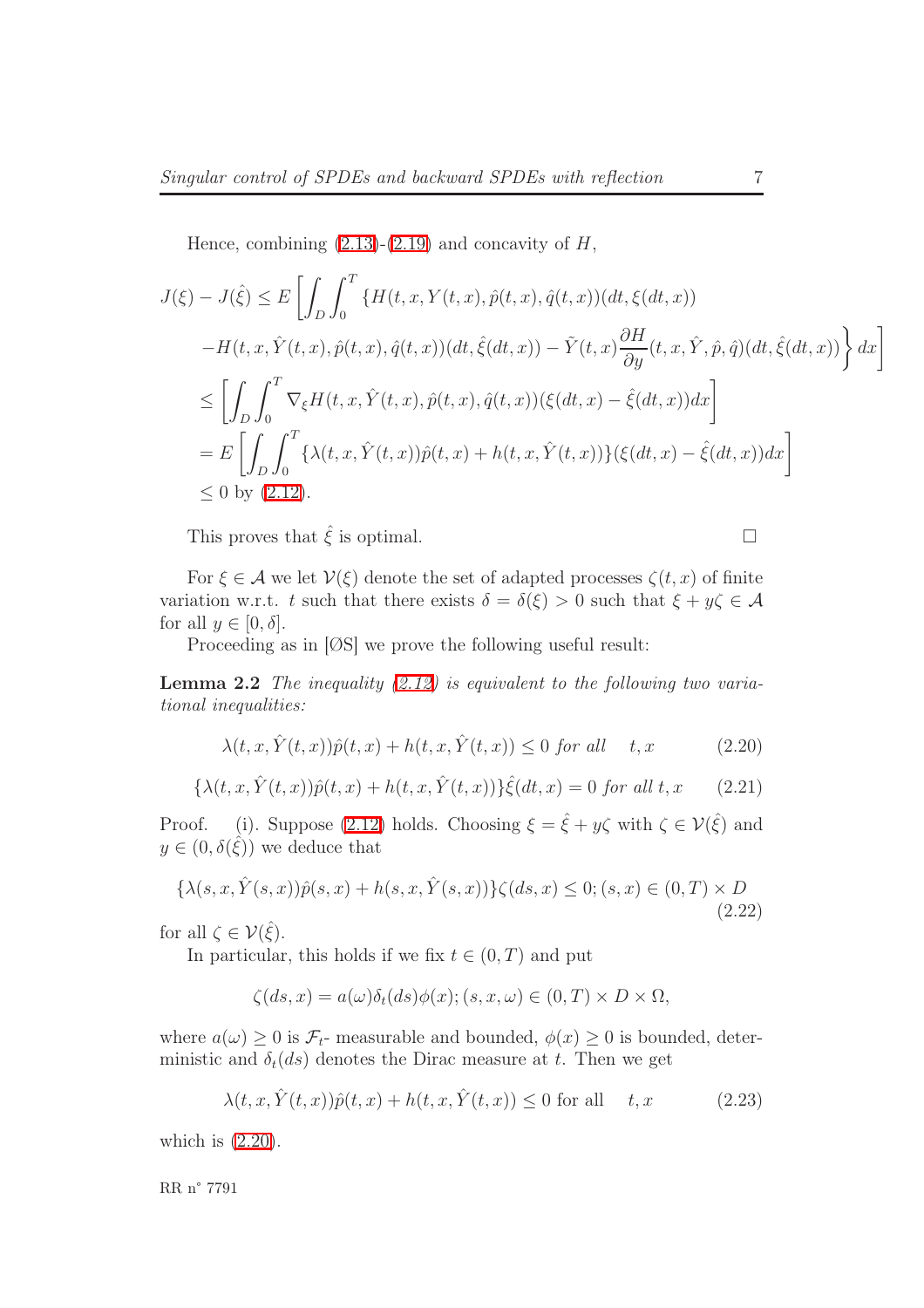On the other hand, clearly  $\zeta(dt,x) := \hat{\xi}(dt,x) \in \mathcal{V}(\hat{\xi})$  and this choice of  $\zeta$  in  $(2.22)$  gives

$$
\{\lambda(t, x, \hat{Y}(t, x))\hat{p}(t, x) + h(t, x, \hat{Y}(t, x))\}\hat{\xi}(dt, x) \le 0; (t, x) \in (0, T) \times D
$$
\n(2.24)

<span id="page-10-1"></span><span id="page-10-0"></span>Similarly, we can choose  $\zeta(dt, x) = -\hat{\xi}(dt, x) \in \mathcal{V}(\hat{\xi})$  and this gives

$$
\{\lambda(t, x, \hat{Y}(t, x))\hat{p}(t, x) + h(t, x, \hat{Y}(t, x))\}\hat{\xi}(dt, x) \le 0; (t, x) \in (0, T) \times D
$$
\n(2.25)

combining  $(2.24)$  and  $(2.25)$  we get

$$
\{\lambda(t, x, \hat{Y}(t, x))\hat{p}(t, x) + h(t, x, \hat{Y}(t, x))\}\hat{\xi}(dt, x) = 0
$$

which is [\(2.21\)](#page-9-2). Together with [\(2.23\)](#page-9-3) this proves (i).

(ii). Conversely, suppose [\(2.20\)](#page-9-0) and [\(2.21\)](#page-9-2) hold. Since  $\xi(dt, x) \geq 0$  for all  $\xi \in \mathcal{A}$  we see that [\(2.12\)](#page-7-2) follows.

We may formulate what we have proved as follows:

Theorem 2.3 ( Sufficient maximum principle II) Suppose the conditions of Theorem [2.1](#page-6-0) hold. Suppose  $\xi \in \mathcal{A}$ , and that  $\xi$  together with its corresponding processes  $Y^{\xi}(t,x), p^{\xi}(t,x), q^{\xi}(t,x)$  solve the coupled SPDE-RBSPDE system consisting of the SPDE  $(2.1)-(2.2)$  $(2.1)-(2.2)$  $(2.1)-(2.2)$  together with the reflected backward SPDE (RBSPDE) given by

$$
dp^{\xi}(t,x) = -\left\{ A^*p^{\xi}(t,x) + \frac{\partial f}{\partial y}(t,x,Y^{\xi}(t,x)) + \frac{\partial b}{\partial y}(t,x,Y^{\xi}(t,x))p^{\xi}(t,x) \right\}+ \frac{\partial \sigma}{\partial y}(t,x,Y^{\xi}(t,x))q^{\xi}(t,x)\right\}dt- \left\{ \frac{\partial \lambda}{\partial y}(t,x,Y^{\xi}(t,x))p^{\xi}(t,x) + \frac{\partial h}{\partial y}(t,x,Y^{\xi}(t,x)) \right\} \xi(dt,x); (t,x) \in [0,T] \times D\lambda(t,x,Y^{\xi}(t,x))p^{\xi}(t,x) + h(t,x,Y^{\xi}(t,x)) \leq 0 \; ; \; \text{for all } t,x,a.s.\{\lambda(t,x,Y^{\xi}(t,x))p^{\xi}(t,x) + h(t,x,Y^{\xi}(t,x))\}\xi(dt,x) = 0 \; ; \; \text{for all} \quad t,x,a.s.\np(T,x) = \frac{\partial g}{\partial y}(x,Y^{\xi}(T,x)); \; x \in D\np(t,x) = 0 \; ; \; (t,x) \in (0,T) \times \partial D.
$$

Then  $\xi$  maximizes the performance functional  $J(\xi)$ .

The concavity conditions of Theorem 2.1 are not always satisfied in applications, and it is of interest to have a maximum principle which does not need these assumptions. Moreover, it is useful to have a version which is of so called "necessary type". To this end, we first prove some auxiliary results: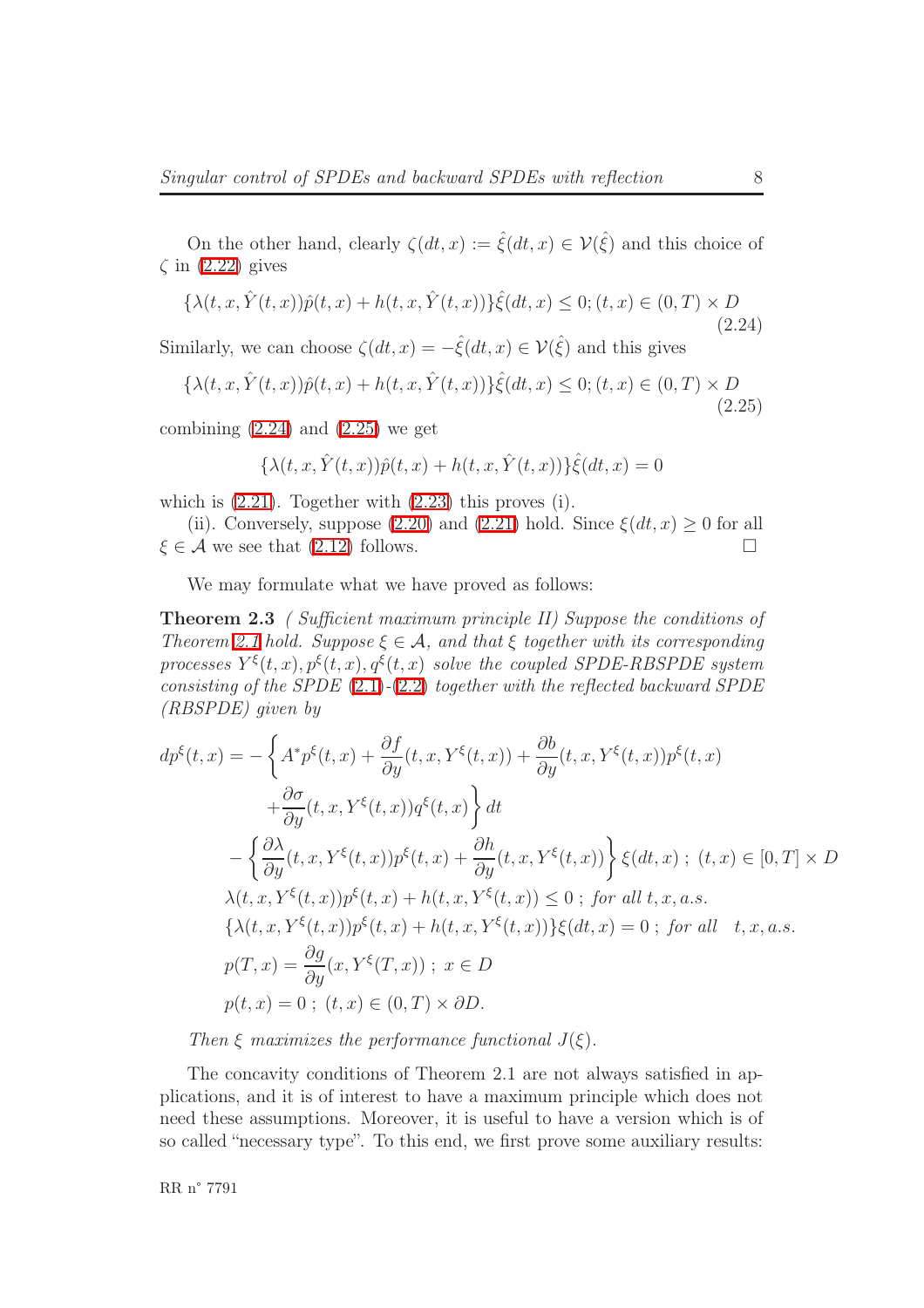**Lemma 2.4** Let  $\xi(dt, x) \in \mathcal{A}$  and choose  $\zeta(dt, x) \in \mathcal{V}(\xi)$ . Define the derivative process

<span id="page-11-1"></span>
$$
\mathcal{Y}(t,x) = \lim_{y \to 0^+} \frac{1}{y} (Y^{\xi + y\zeta}(t,x) - Y^{\xi}(t,x)).
$$
\n(2.26)

<span id="page-11-0"></span>Then Y satisfies the SPDE

$$
d\mathcal{Y}(t,x) = A\mathcal{Y}(t,x)dt + \mathcal{Y}(t,x)[\frac{\partial b}{\partial y}(t,x,Y(t,x))dt + \frac{\partial \sigma}{\partial y}(t,x,Y(t,x))dB(t) + \frac{\partial \lambda}{\partial y}(t,x,Y(t,x))\xi(dt,x)] + \lambda(t,x,Y(t,x))\zeta(dt,x); \quad (t,x) \in [0,T] \times D \n\mathcal{Y}(t,x) = 0; \quad (t,x) \in (0,T) \times \partial D \n\mathcal{Y}(0,x) = 0; \quad x \in D
$$
\n(2.27)

Proof. This follows from the equation  $(2.1)-(2.2)$  for  $Y(t, x)$ . We omit the details.  $\square$ 

<span id="page-11-4"></span>Lemma 2.5 Let  $\xi(dt, x) \in \mathcal{A}$  and  $\zeta(dt, x) \in \mathcal{V}(\xi)$ . Put  $\eta = \xi + y\zeta; y \in \xi$  $[0, \delta(\xi)]$ . Assume that

$$
E\left[\int_{D} \left(\int_{0}^{T} \{ (Y^{\eta}(t,x) - Y^{\xi}(t,x))^{2} q^{2}(t,x) + p^{2}(t,x)(\sigma(t,x,Y^{\eta}(t,x)) - \sigma(t,x,Y^{\xi}(t,x)))^{2} \} dt \right) dx \right] < \infty \text{ for all } y \in [0,\delta(\xi)],
$$
\n(2.28)

where  $(p(t, x), q(t, x))$  is the solution of  $(2.5)-(2.7)$  corresponding to  $Y^{\xi}(t, x)$ . Then

<span id="page-11-2"></span>
$$
\lim_{y \to 0^+} \frac{1}{y} (J(\xi + y\zeta) - J(\xi))
$$
\n
$$
= E \left[ \int_D \left( \int_0^T \{ \lambda(t, x, Y(t, x)) p(t, x) + h(t, x, Y(t, x)) \} \zeta(dt, x) \right) dx \right].
$$
\n(2.29)

Proof. By  $(2.3)$  and  $(2.26)$ , we have

<span id="page-11-3"></span>
$$
\lim_{y \to 0^+} \frac{1}{y} (J(\xi + y\zeta) - J(\xi))
$$
\n
$$
= E\left[\int_D \left\{\int_0^T \frac{\partial f}{\partial y}(t, x, Y(t, x)) \mathcal{Y}(t, x) dt + \frac{\partial g}{\partial y}(x, Y(T, x)) \mathcal{Y}(T, x)\right\} dx + \int_D \int_0^T \frac{\partial h}{\partial y}(t, x, Y(t, x)) \mathcal{Y}(t, x) \xi(dt, x) dx + \int_D \int_0^T h(t, x, Y(t, x)) \zeta(dt, x) dx\right].
$$
\n(2.30)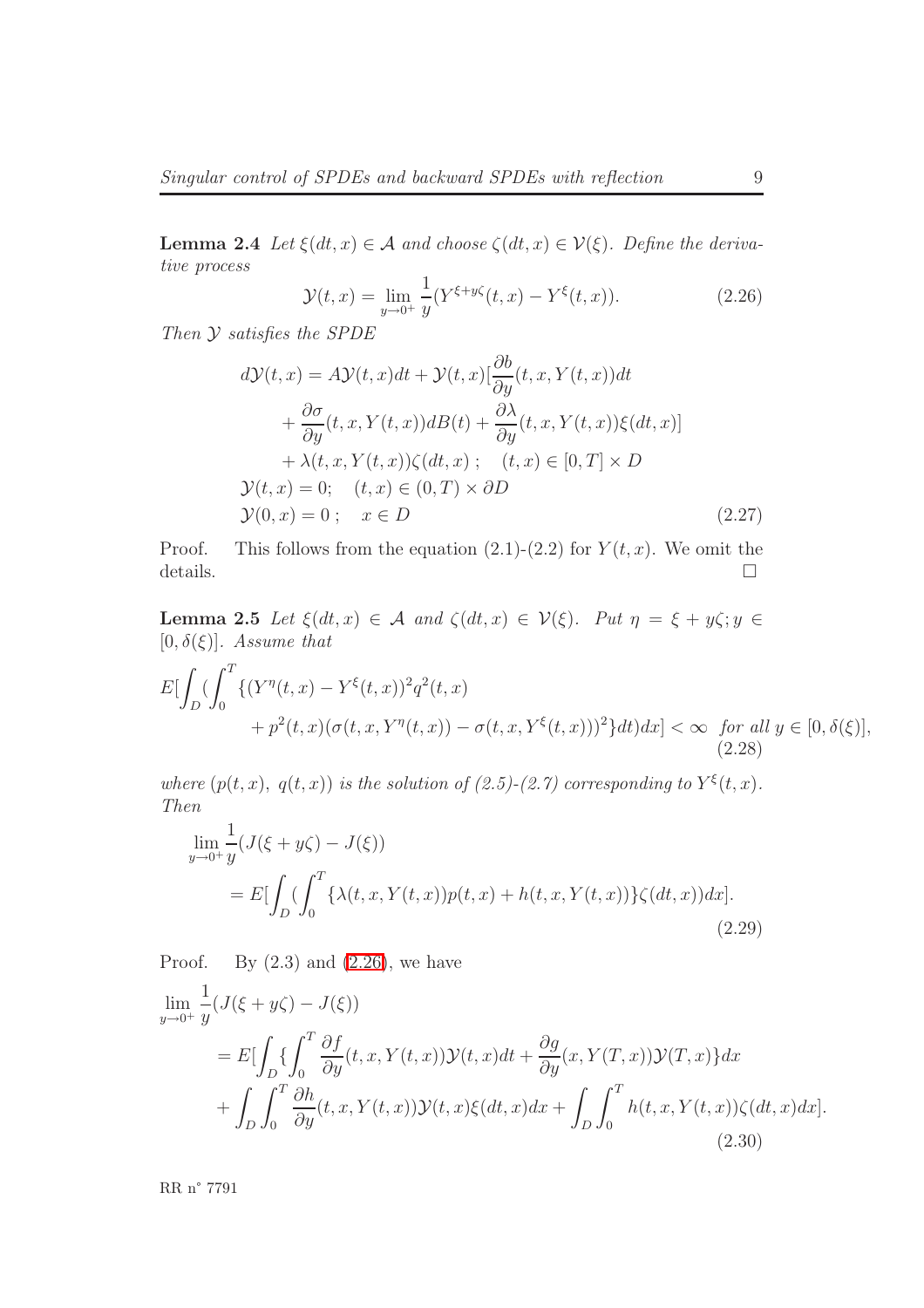By  $(2.4)$  and  $(2.27)$  we obtain

$$
E\left[\int_{D} \int_{0}^{T} \frac{\partial f}{\partial y}(t, x, Y(t, x)) \mathcal{Y}(t, x) dt dx\right]
$$

$$
= E\left[\int_{D} \left(\int_{0}^{T} \mathcal{Y}(t, x) \left\{\frac{\partial H}{\partial y}(dt, \xi(dt, x)) - p(t, x)\frac{\partial b}{\partial y}(t, x) dt - q(t, x)\frac{\partial \sigma}{\partial y}(t, x) dt - (p(t, x)\frac{\partial \lambda}{\partial y}(t, x) + \frac{\partial h}{\partial y}(t, x)) \xi(dt, x)\right\}\right] dx, \tag{2.31}
$$

where we have used the abbreviated notation

<span id="page-12-0"></span>
$$
\frac{\partial H}{\partial y}(dt, \xi(dt, x)) = \frac{\partial H}{\partial y}(t, x, Y(t, x), p(t, x), q(t, x))(dt, \xi(dt, x))
$$

etc.

By the Itô formula and  $(2.5)$ ,  $(2.28)$  we see that

$$
E\left[\int_{D} \frac{\partial g}{\partial y}(x) \mathcal{Y}(T, x) dx\right]
$$
  
\n
$$
= E\left[\int_{D} p(T, x) \mathcal{Y}(T, x) dx\right]
$$
  
\n
$$
= E\left[\int_{D} \left(\int_{0}^{T} \{p(t, x) d\mathcal{Y}(t, x) + \mathcal{Y}(t, x) dp(t, x)\} + [p(\cdot, x), \mathcal{Y}(\cdot, x)](T)\right) dx\right]
$$
  
\n
$$
= E\left[\int_{D} \left(\int_{0}^{T} [p(t, x) \{A\mathcal{Y}(t, x) dt + \mathcal{Y}(t, x) \frac{\partial b}{\partial y}(t, x) dt + \mathcal{Y}(t, x) \frac{\partial \lambda}{\partial y}(t, x) \frac{\partial \lambda}{\partial y}(t, x) \xi(dt, x) + \lambda(t, x) \zeta(dt, x)\right]
$$
  
\n
$$
+ \mathcal{Y}(t, x) \{-A^* p(t, x) dt - \frac{\partial H}{\partial y}(dt, \xi(dt, x))\}
$$
  
\n
$$
+ \mathcal{Y}(t, x) \frac{\partial \sigma}{\partial y}(t, x) q(t, x)] dt \right) dx],
$$
\n(2.32)

where  $[p(\cdot, x), \mathcal{Y}(\cdot, x)](t)$  denotes the covariation process of  $p(\cdot, x)$  and  $\mathcal{Y}(\cdot, x)$ . Since  $p(t, x) = \mathcal{Y}(t, x) = 0$  for  $x \in \partial D$ , we deduce that

<span id="page-12-1"></span>
$$
\int_{D} p(t,x)A\mathcal{Y}(t,x)dx = \int_{D} A^* p(t,x)\mathcal{Y}(t,x)dx.
$$
\n(2.33)

Therefore, substituting  $(2.31)$  and  $(2.32)$  into  $(2.30)$ , we get

$$
\lim_{y \to 0^+} \frac{1}{y} (J(\xi + y\zeta) - J(\xi))
$$
  
= 
$$
E\left[\int_D \left(\int_0^T \{\lambda(t, x)p(t, x) + h(t, s)\}\zeta(dt, x)\right)dx\right].
$$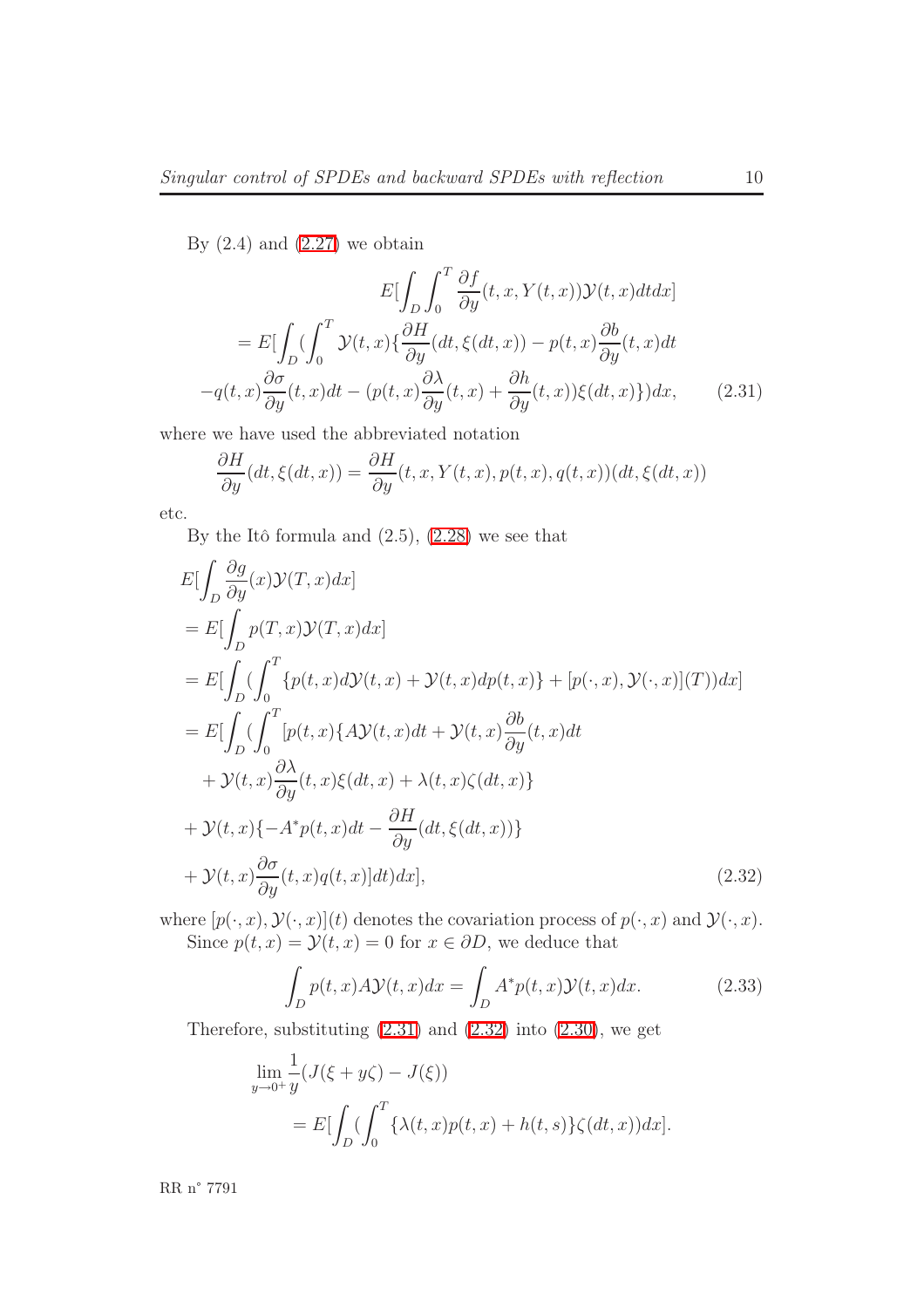We can now state our necessary maximum principle:

Theorem 2.6 *[Necessary maximum principle]* 

(i) Suppose  $\xi^* \in \mathcal{A}$  is optimal, i.e.

$$
\max_{\xi \in \mathcal{A}} J(\xi) = J(\xi^*). \tag{2.34}
$$

Let  $Y^*, (p^*, q^*)$  be the corresponding solution of  $(2.1)-(2.2)$  and  $(2.5)-(2.7)$ , respectively, and assume that [\(2.28\)](#page-11-2) holds with  $\xi = \xi^*$ . Then

 $\lambda(t, x, Y^*(t, x))p^*(t, x) + h(t, x, Y^*(t, x)) \le 0$  for all  $t, x \in [0, T] \times D$ , a.s. (2.35)

and

$$
\{\lambda(t, x, Y^*(t, x))p^*(t, x)+h(t, x, Y^*(t, x))\}\xi^*(dt, x) = 0 \quad \text{for all } t, x \in [0, T] \times D, a.s.\tag{2.36}
$$

(ii) Conversely, suppose that there exists  $\hat{\xi} \in \mathcal{A}$  such that the corresponding solutions  $\hat{Y}(t, x), (\hat{p}(t, x), \hat{q}(t, x))$  of (2.1)-(2.2) and (2.5)-(2.7), respectively, satisfy

$$
\lambda(t, x, \hat{Y}(t, x))\hat{p}(t, x) + h(t, x, \hat{Y}(t, x)) \le 0 \quad \text{for all } t, x \in [0, T] \times D, a.s. \tag{2.37}
$$

and

$$
\{\lambda(t,x,\hat{Y}(t,x))\hat{p}(t,x)+h(t,x,\hat{Y}(t,x))\}\hat{\xi}(dt,x)=0 \quad \text{ for all } t,x \in [0,T] \times D, a.s. \tag{2.38}
$$

<span id="page-13-1"></span>Then  $\hat{\xi}$  is a directional sub-stationary point for  $J(\cdot)$ , in the sense that

$$
\lim_{y \to 0^+} \frac{1}{y} (J(\hat{\xi} + y\zeta) - J(\hat{\xi})) \le 0 \quad \text{for all } \zeta \in \mathcal{V}(\hat{\xi}). \tag{2.39}
$$

Proof. This is proved in a similar way as in Theorem 2.4 in [ØS]. For completeness we give the details:

(i) If  $\xi \in \mathcal{A}$  is optimal, we get by Lemma [2.5](#page-11-4)

$$
0 \ge \lim_{y \to 0^+} \frac{1}{y} (J(\xi + y\zeta) - J(\xi))
$$
  
= 
$$
E\left[\int_D \int_0^T \{\lambda(t, x)p(t, x) + h(t, x)\}\zeta(dt, x)dx\right], \text{ for all } \zeta \in \mathcal{V}(\xi).
$$
 (2.40)

In particular, this holds if we choose  $\zeta$  such that

<span id="page-13-0"></span>
$$
\zeta(ds, x) = a(\omega)\delta_t(s)\phi(x) \tag{2.41}
$$

RR n° 7791

 $\Box$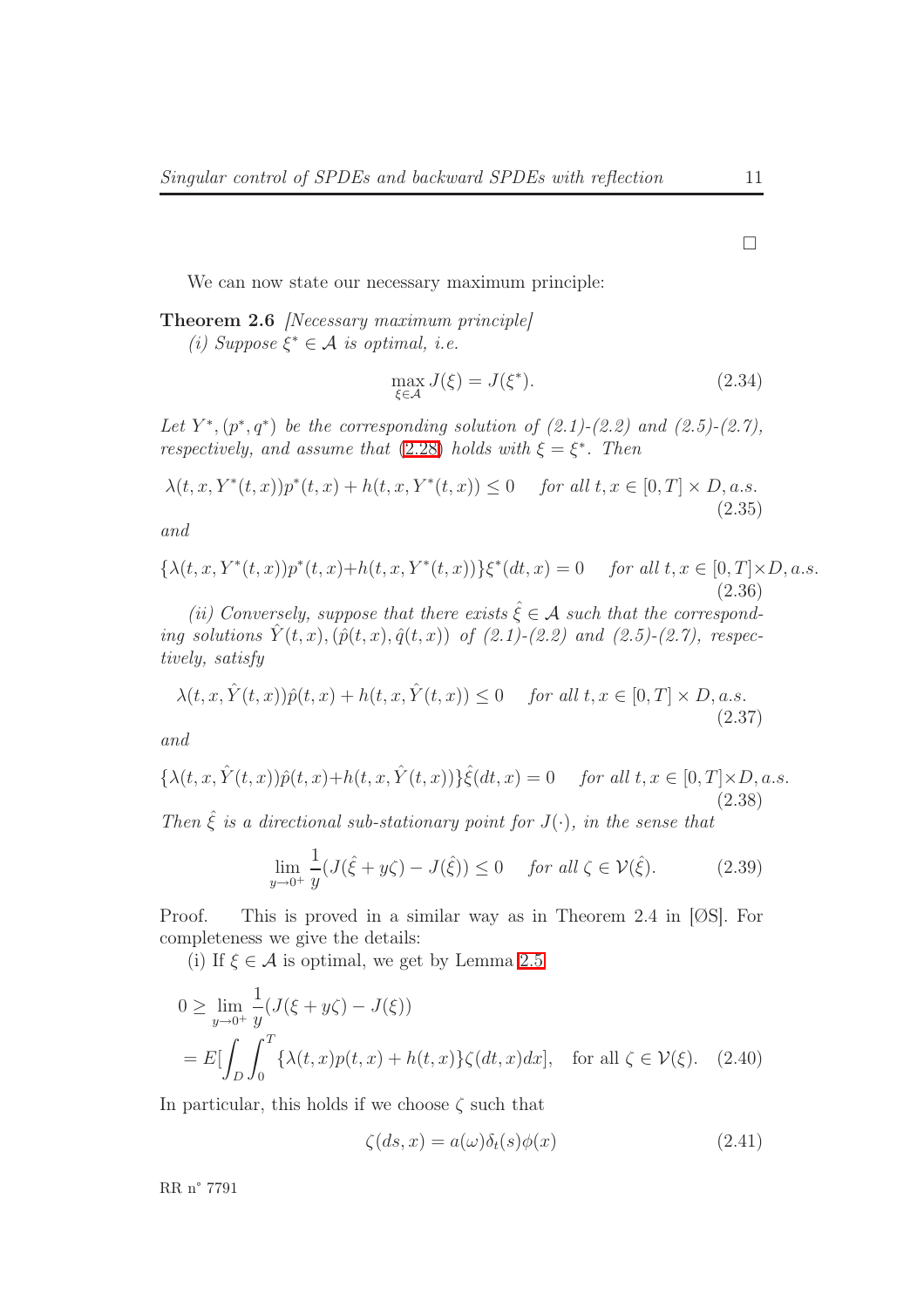for some fixed  $t \in [0, T]$  and some bounded  $\mathcal{F}_t$ -measurable random variable  $a(\omega) \geq 0$  and some bounded, deterministic  $\phi(x) \geq 0$ , where  $\delta_t(s)$  is Dirac measure at  $t$ . Then  $(2.40)$  gets the form

$$
E[\int_D \{\lambda(t,x)p(t,x) + h(t,x)\}a(\omega)\phi(x)dx] \le 0.
$$

<span id="page-14-2"></span>Since this holds for all such  $a(\omega)$ ,  $\phi(x)$  we deduce that

$$
\lambda(t, x)p(t, x) + h(t, x) \le 0 \quad \text{ for all } t, x, a.s.
$$
 (2.42)

Next, if we choose  $\zeta(dt, x) = \xi(dt, x) \in \mathcal{V}(\xi)$ , we get from [\(2.40\)](#page-13-0)

$$
E[\int_{D} \int_{0}^{T} {\lambda(t, x)p(t, x) + h(t, x)} \xi(dt, x) dx] \le 0.
$$
 (2.43)

<span id="page-14-0"></span>On the other hand, we can also choose  $\zeta(dt, x) = -\xi(dt, x) \in \mathcal{V}(\xi)$ , and this gives

$$
E[\int_{D} \int_{0}^{T} {\lambda(t, x)p(t, x) + h(t, x)} \xi(dt, x) dx] \ge 0.
$$
 (2.44)

<span id="page-14-3"></span><span id="page-14-1"></span>Combining  $(2.43)$  and  $(2.44)$  we get

$$
E[\int_{D} \int_{0}^{T} {\lambda(t, x)p(t, x) + h(t, x)} \xi(dt, x) dx] = 0.
$$
 (2.45)

Combining  $(2.42)$  and  $(2.45)$  we see that

$$
\{\lambda(t,x)p(t,x) + h(t,x)\}q(dt,x) = 0 \quad \text{ for all } t, x, a.s. \tag{2.46}
$$

as claimed. This proves (i).

(ii) Conversely, suppose  $\hat{\xi} \in \mathcal{A}$  is as in (ii). Then [\(2.39\)](#page-13-1) follows from Lemma [2.5.](#page-11-4)

 $\Box$ 

## 3 Existence and Uniqueness

In this section, we will prove the main existence and uniqueness result for reflected backward stochastic partial differential equations. For notational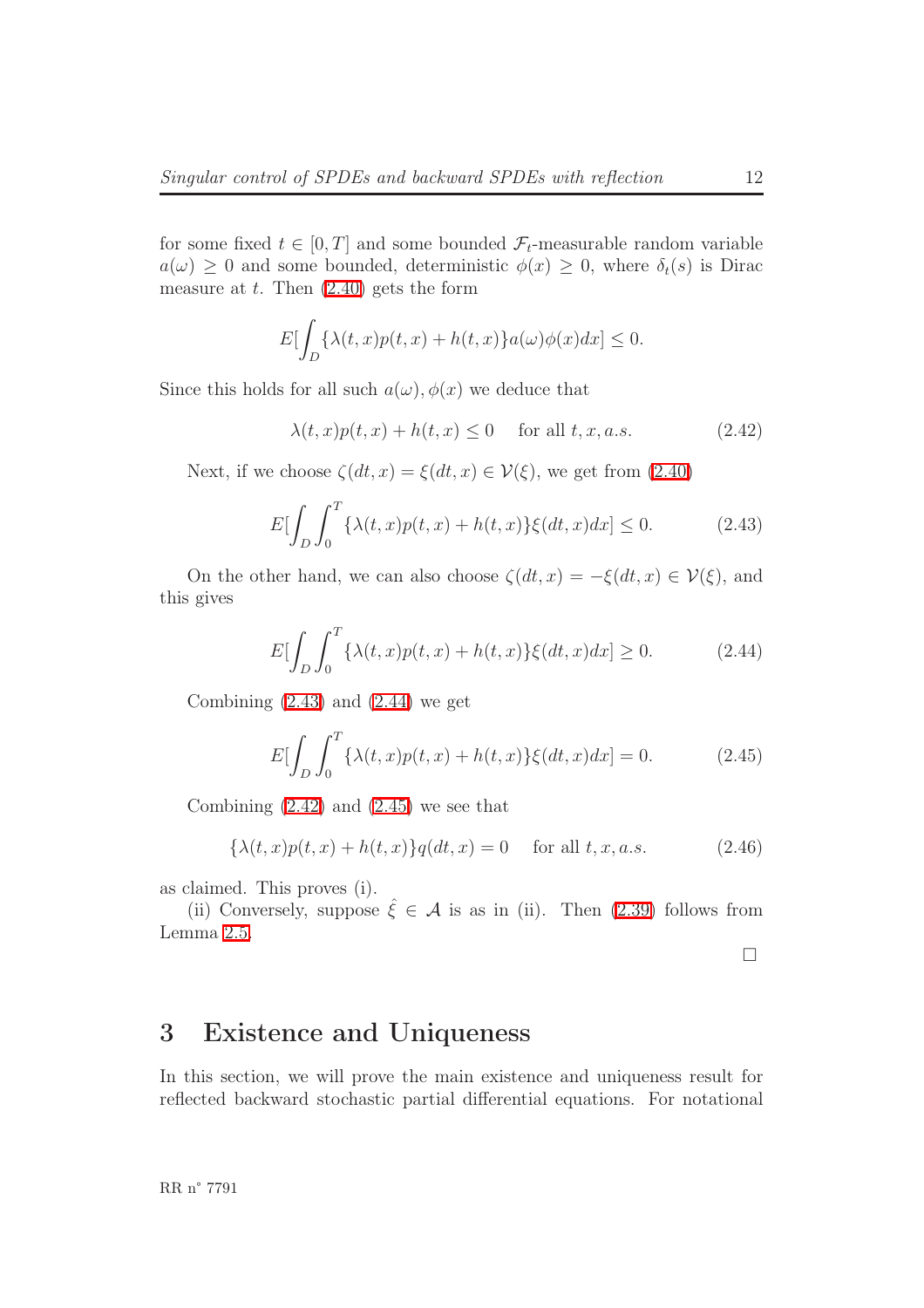simplicity, we choose the operator A to be the Laplacian operator  $\Delta$ . However, our methods work equally well for general second order differential operators like

$$
A = \frac{1}{2} \sum_{i,j=1}^{d} \frac{\partial}{\partial x_i} (a_{ij}(x) \frac{\partial}{\partial x_j}),
$$

where  $a = (a_{ij}(x)) : D \to \mathbb{R}^{d \times d}$   $(d > 2)$  is a measurable, symmetric matrixvalued function which satisfies the uniform elliptic condition

$$
\lambda |z|^2 \leq \sum_{i,j=1}^d a_{ij}(x) z_i z_j \leq \Lambda |z|^2, \ \forall \, z \in \mathbb{R}^d \text{ and } x \in D
$$

for some constant  $\lambda, \Lambda > 0$ 

First we will establish a comparison theorem for BSPDEs, which is of independent interest. Consider two backward SPDEs:

$$
du_1(t,x) = -\Delta u_1(t)dt - b_1(t, u_1(t,x), Z_1(t,x))dt + Z_1(t,x)dB_t, t \in (0,T)
$$
  

$$
u_1(T,x) = \phi_1(x) \quad a.s.
$$
 (3.1)

$$
du_2(t,x) = -\Delta u_2(t)dt - b_2(t, u_2(t,x), Z_2(t,x))dt + Z_2(t,x)dB_t, t \in (0,T)
$$
  

$$
u_2(T,x) = \phi_2(x) \quad a.s.
$$
 (3.2)

From now on, if  $u(t, x)$  is a function of  $(t, x)$ , we write  $u(t)$  for the function  $u(t, \cdot).$ 

The following result is a comparison theorem for backward stochastic partial differential equations.

**Theorem 3.1** (Comparison theorem for BSPDEs) Suppose  $\phi_1(x) \leq \phi_2(x)$ and  $b_1(t, u, z) \leq b_2(t, u, z)$ . Then we have  $u_1(t, x) \leq u_2(t, x), x \in D$ , a.e. for every  $t \in [0, T]$ .

**Proof.** For  $n \geq 1$ , define functions  $\psi_n(z)$ ,  $f_n(x)$  as follows (see [\[DP1\]](#page-31-0)).

$$
\psi_n(z) = \begin{cases} 0 & \text{if } z \le 0, \\ 2nz & \text{if } 0 \le z \le \frac{1}{n}, \\ 2 & \text{if } z > \frac{1}{n}. \end{cases}
$$
 (3.3)

$$
f_n(x) = \begin{cases} 0 & \text{if } x \le 0, \\ \int_0^x dy \int_0^y \psi_n(z) dz & \text{if } x > 0. \end{cases}
$$
 (3.4)

We have

$$
f'_n(x) = \begin{cases} 0 & \text{if } x \le 0, \\ nx^2 & \text{if } x \le \frac{1}{n}, \\ 2x - \frac{1}{n} & \text{if } x > \frac{1}{n}. \end{cases}
$$
 (3.5)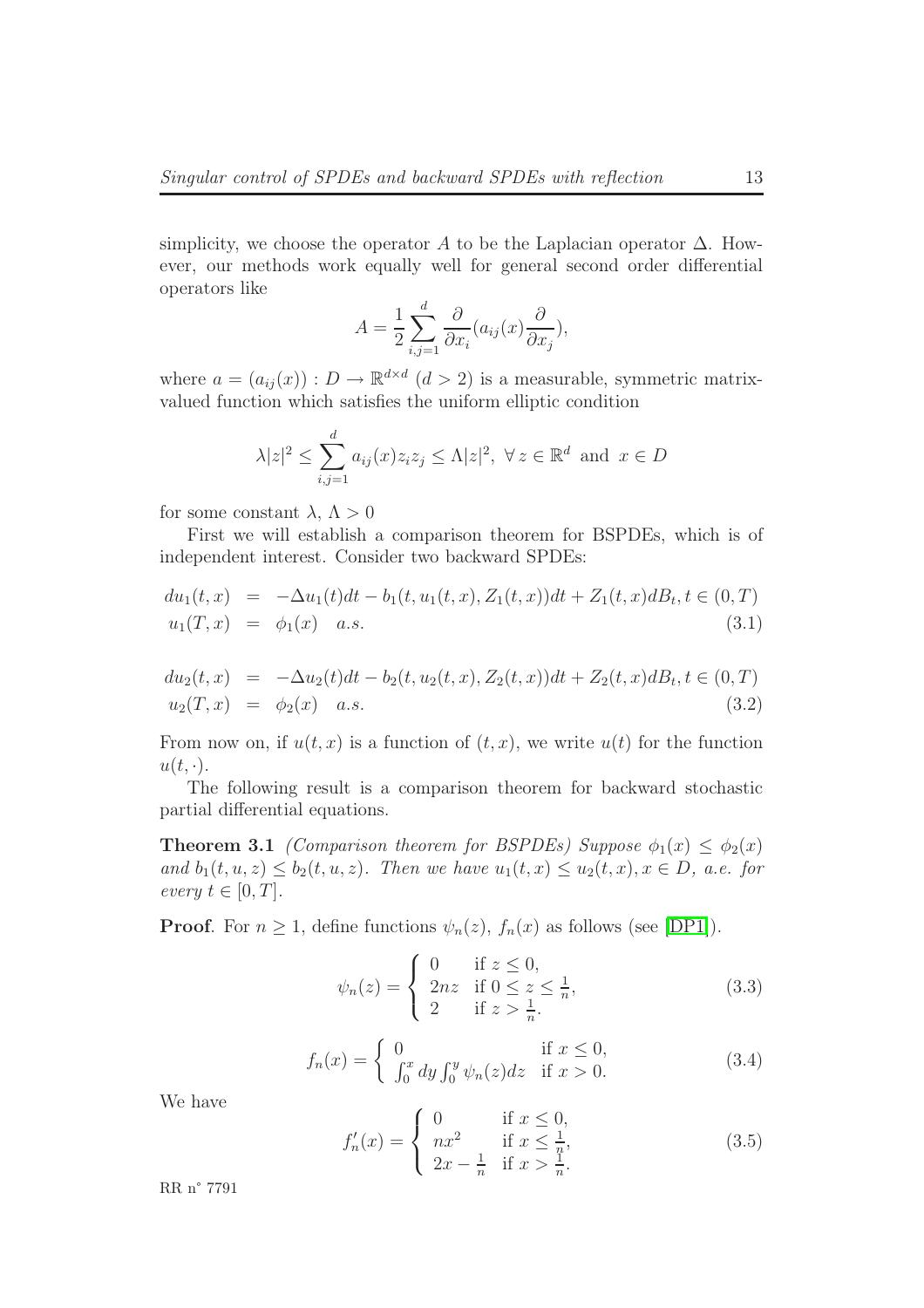Also  $f_n(x) \uparrow (x^+)^2$  as  $n \to \infty$ . For  $h \in K := L^2(D)$ , set

$$
F_n(h) = \int_D f_n(h(x))dx.
$$

 $F_n$  has the following derivatives for  $h_1, h_2 \in K$ ,

$$
F'_n(h)(h_1) = \int_D f'_n(h(x))h_1(x)dx,
$$
\n(3.6)

$$
F_n''(h)(h_1, h_2) = \int_D f_n''(h(x))h_1(x)h_2(x)dx.
$$
 (3.7)

<span id="page-16-1"></span>Applying Ito's formula we get

$$
F_n(u_1(t) - u_2(t))
$$
  
=  $F_n(\phi_1 - \phi_2) + \int_t^T F'_n(u_1(s) - u_2(s))(\Delta(u_1(s) - u_2(s)))ds$   
+  $\int_t^T F'_n(u_1(s) - u_2(s)) (b_1(s, u_1(s), Z_1(s)) - b_2(s, u_2(s), Z_2(s)))ds$   
-  $\int_t^T F'_n(u_1(s) - u_2(s)) (Z_1(s) - Z_2(s))dB_s$   
-  $\frac{1}{2} \int_t^T F''_n(u_1(s) - u_2(s)) (Z_1(s) - Z_2(s), Z_1(s) - Z_2(s))ds$   
=:  $I_n^1 + I_n^2 + I_n^3 + I_n^4 + I_n^5$ , (3.8)

<span id="page-16-2"></span>where,

$$
I_n^2 = \int_t^T F'_n(u_1(s) - u_2(s))(\Delta(u_1(s) - u_2(s)))ds
$$
  
= 
$$
\int_t^T \int_D f'_n(u_1(s, x) - u_2(s, x))(\Delta(u_1(s, x) - u_2(s, x)))dxds
$$
  
= 
$$
- \int_t^T f''_n(u_1(s, x) - u_2(s, x))|\nabla(u_1(s, x) - u_2(s, x)|^2dxds \le 0, (3.9)
$$

<span id="page-16-0"></span>
$$
I_n^5 = -n \int_t^T \int_D \chi_{\{0 \le u_1(s,x) - u_2(s,x) \le \frac{1}{n}\}}(u_1(s,x) - u_2(s,x)) |Z_1(s,x) - Z_2(s,x)|^2 dx ds - \int_t^T \int_D \chi_{\{u_1(s,x) - u_2(s,x) > \frac{1}{n}\}} |Z_1(s,x) - Z_2(s,x)|^2 dx ds.
$$
 (3.10)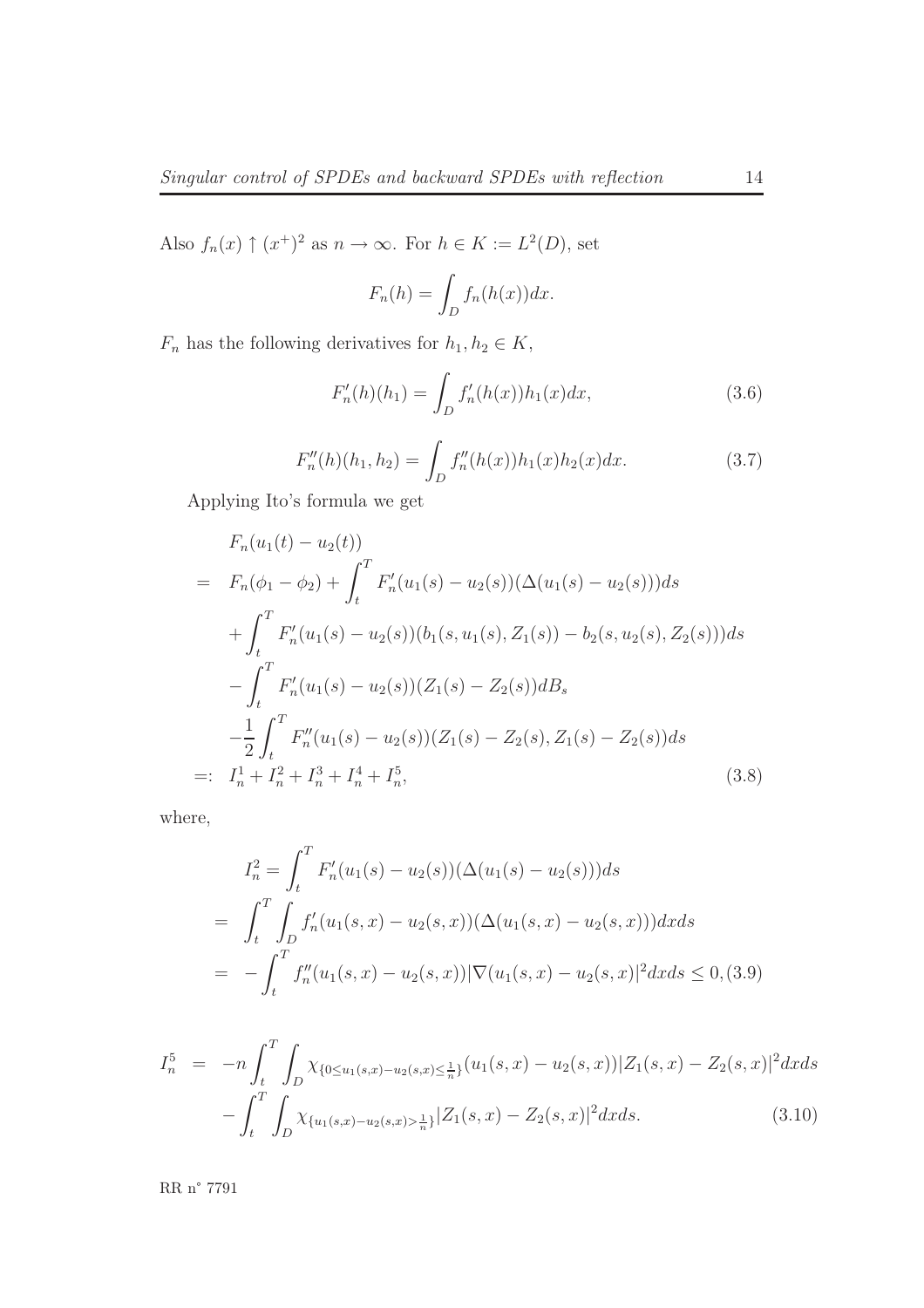For  $I_n^3$ , we have

<span id="page-17-0"></span>
$$
I_n^3 = \int_t^T \int_D f'_n(u_1(s, x) - u_2(s, x))(b_1(s, u_1(s, x), Z_1(s, x)) - b_2(s, u_2(s, x), Z_2(s, x)))dx ds
$$
  
\n
$$
= \int_t^T \int_D f'_n(u_1(s, x) - u_2(s, x))(b_1(s, u_1(s, x), Z_1(s, x)) - b_2(s, u_1(s, x), Z_1(s, x)))dx ds
$$
  
\n
$$
+ \int_t^T \int_D f'_n(u_1(s, x) - u_2(s, x))(b_2(s, u_1(s, x), Z_1(s, x)) - b_2(s, u_2(s, x), Z_1(s, x)))dx ds
$$
  
\n
$$
+ \int_t^T \int_D f'_n(u_1(s, x) - u_2(s, x))(b_2(s, u_2(s, x), Z_1(s, x)) - b_2(s, u_2(s, x), Z_2(s, x)))dx ds
$$
  
\n
$$
\leq \int_t^T \int_D f'_n(u_1(s, x) - u_2(s, x))(b_2(s, u_2(s, x), Z_1(s, x)) - b_2(s, u_2(s, x), Z_2(s, x)))dx ds
$$
  
\n
$$
+ C \int_t^T \int_D ((u_1(s, x) - u_2(s, x)^+)^2 dx ds := I_{n,1}^3 + I_{n,2}^3,
$$
\n(3.11)

where the Lipschiz condition of b and the assumption  $b_1 \leq b_2$  have been used.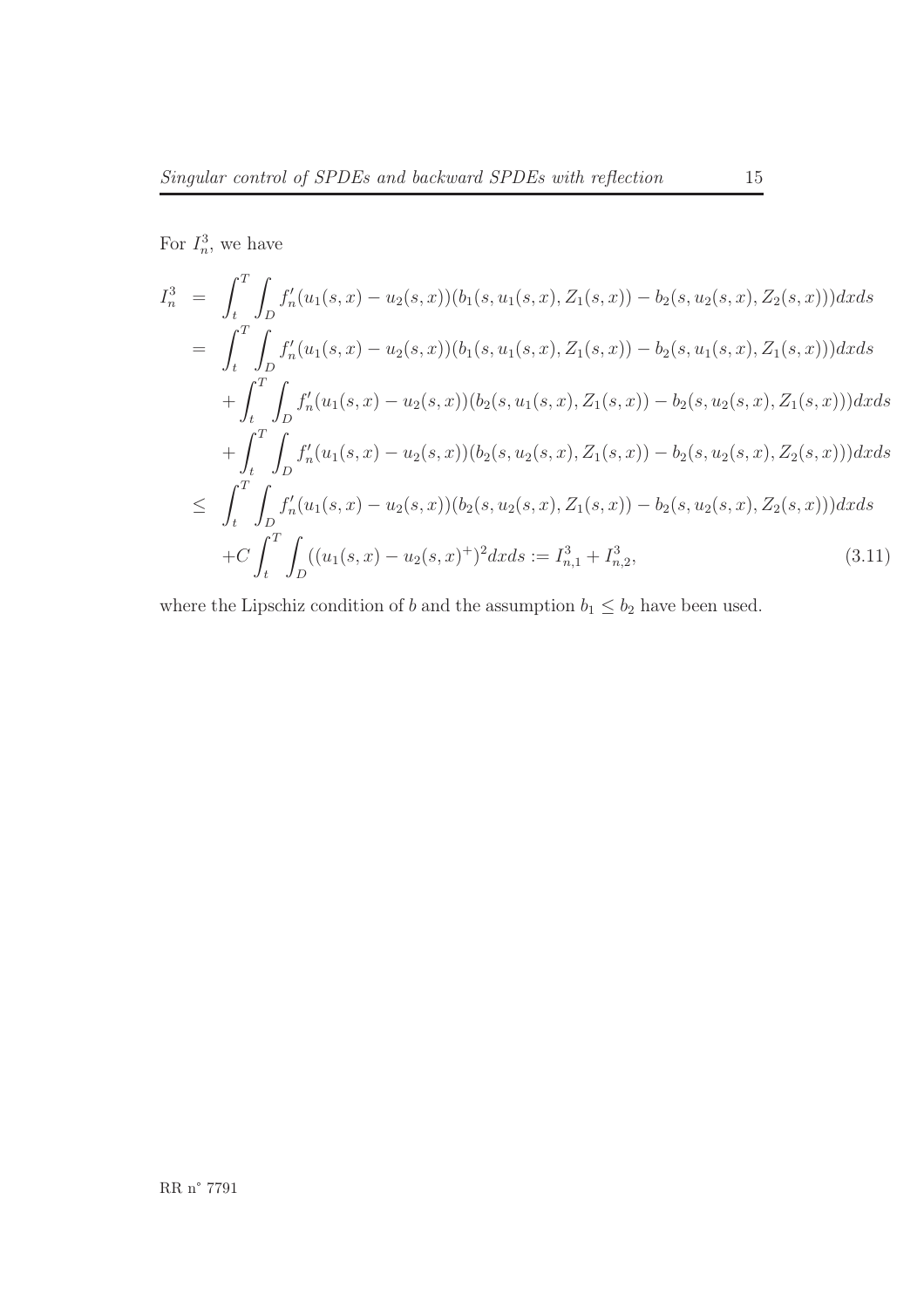$I_{n,1}^3$  can be estimated as follows:

<span id="page-18-0"></span>
$$
I_{n,1}^{3} \leq C \int_{t}^{T} \int_{D} f'_{n}(u_{1}(s,x)-u_{2}(s,x)) |Z_{1}(s,x)-Z_{2}(s,x)| dx ds
$$
\n
$$
= C \int_{t}^{T} \int_{D} \chi_{\{0 \leq u_{1}(s,x)-u_{2}(s,x) \leq \frac{1}{n}\}} n(u_{1}(s,x)-u_{2}(s,x))^{2} |Z_{1}(s,x)-Z_{2}(s,x)| dx ds
$$
\n
$$
+ C \int_{t}^{T} \int_{D} \chi_{\{u_{1}(s,x)-u_{2}(s,x) > \frac{1}{n}\}} [2(u_{1}(s,x)-u_{2}(s,x)) - \frac{1}{n}] |Z_{1}(s,x)-Z_{2}(s,x)| dx ds
$$
\n
$$
\leq C \int_{t}^{T} \int_{D} \chi_{\{u_{1}(s,x)-u_{2}(s,x) > \frac{1}{n}\}} (2(u_{1}(s,x)-u_{2}(s,x)) - \frac{1}{n})^{2} dx ds
$$
\n
$$
+ \int_{t}^{T} \int_{D} \chi_{\{u_{1}(s,x)-u_{2}(s,x) > \frac{1}{n}\}} |Z_{1}(s,x)-Z_{2}(s,x)|^{2} dx ds
$$
\n
$$
+ \frac{1}{4} C^{2} \int_{t}^{T} \int_{D} \chi_{\{0 \leq u_{1}(s,x)-u_{2}(s,x) \leq \frac{1}{n}\}} n(u_{1}(s,x)-u_{2}(s,x))^{3} dx ds
$$
\n
$$
\leq C' \int_{t}^{T} \int_{D} \chi_{\{0 \leq u_{1}(s,x)-u_{2}(s,x) \leq \frac{1}{n}\}} n(u_{1}(s,x)-u_{2}(s,x))^{2} |Z_{1}(s,x)-Z_{2}(s,x)|^{2} dx ds
$$
\n
$$
+ \int_{t}^{T} \int_{D} \chi_{\{u_{1}(s,x)-u_{2}(s,x) > \frac{1}{n}\}} |Z_{1}(s,x)-Z_{2}(s,x)|^{2} dx ds
$$
\n
$$
+ \int_{t}^{T} \int_{D} \chi_{\{u_{1}(s,x)-u_{2}(s,x) > \frac{1}{n}\}} |Z_{1}(s,x)-Z_{2}(s,x)|^{2} dx ds
$$
\n
$$
(3.12)
$$

<span id="page-18-1"></span>[\(3.10\)](#page-16-0),[\(3.11\)](#page-17-0) and [\(3.12\)](#page-18-0) imply that

$$
I_n^3 + I_n^5 \le C \int_t^T \int_D ((u_1(s, x) - u_2(s, x))^+)^2 dx ds \tag{3.13}
$$

Thus it follows from  $(3.8)$ ,  $(3.9)$  and  $(3.13)$  that

$$
F_n(u_1(t) - u_2(t))
$$
  
\n
$$
\leq F_n(\phi_1 - \phi_2) + C \int_t^T \int_D ((u_1(s, x) - u_2(s, x))^+ )^2 dx ds
$$
  
\n
$$
- \int_t^T F'_n(u_1(s) - u_2(s)) (Z_1(s) - Z_2(s)) dB_s
$$
\n(3.14)

Take expectation and let  $n \to \infty$  to get

$$
E[\int_D ((u_1(t,x) - u_2(t,x))^+)^2 dx] \le \int_t^T ds E[\int_D ((u_1(s,x) - u_2(s,x))^+)^2 dx]
$$
\n(3.15)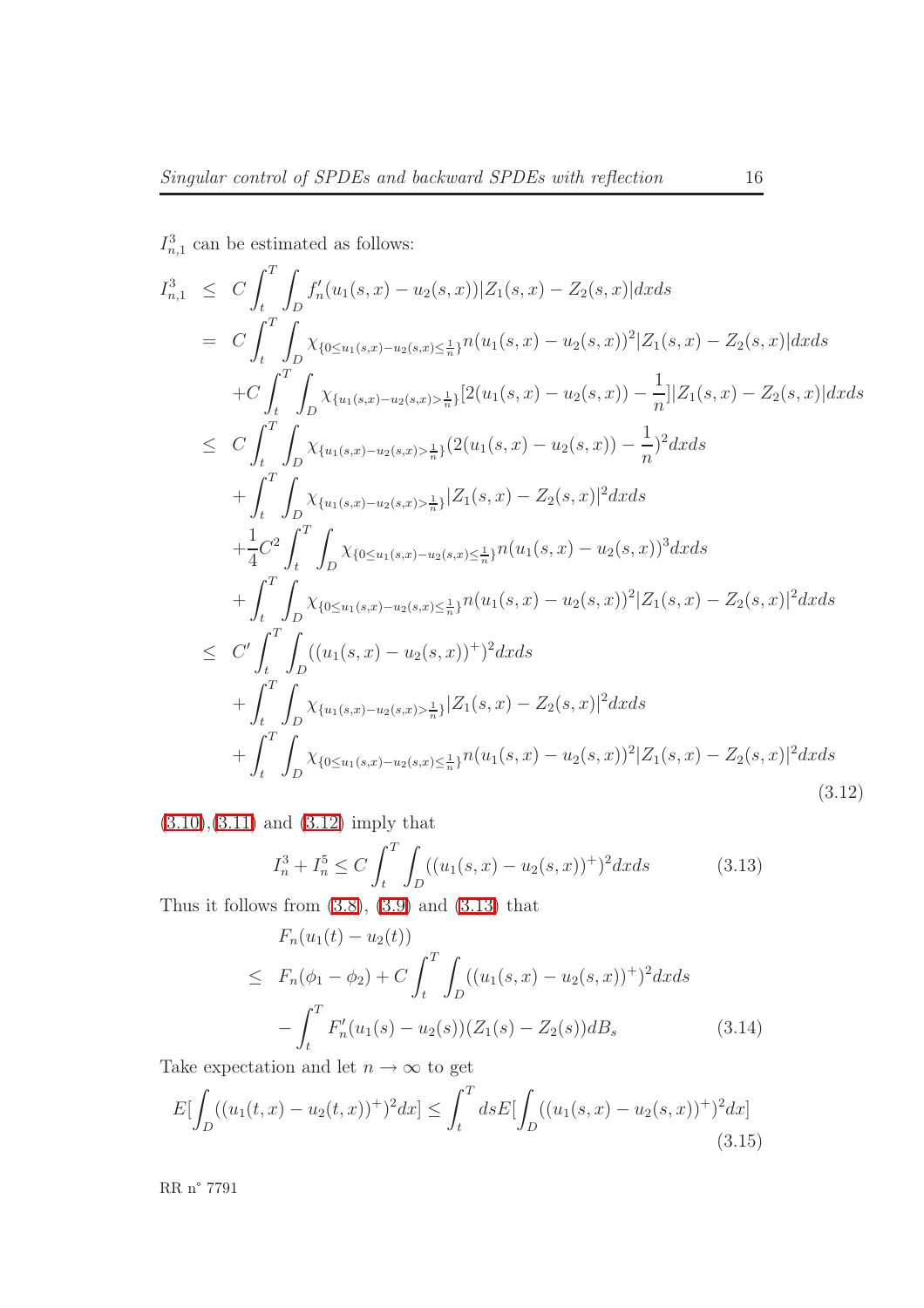Gronwall's inequality yields that

$$
E\left[\int_D ((u_1(t,x) - u_2(t,x))^+)^2 dx\right] = 0,\t(3.16)
$$

which completes the proof of the theorem.

Remark. After this paper was written we became aware of the paper [MYZ], where a similar comparison theorem is proved. However, the theorems are not identical and the proofs are quite different.

<span id="page-19-1"></span>We now proceed to prove existence and uniqueness of the reflected BSPDEs. Let  $V = W_0^{1,2}$  $\chi_0^{1,2}(D)$  be the Sobolev space of order one with the usual norm ||·||. Consider the reflected backward stochastic partial differential equation:

$$
du(t) = -\Delta u(t)dt - b(t, u(t, x), Z(t, x))dt + Z(t, x)dB_t, t \in (0, T, 17)- \eta(dt, x), t \in (0, T),
$$
\n(3.18)  
\n
$$
u(t, x) \ge L(t, x),
$$
\n
$$
\int_0^T \int_D (u(t, x) - L(t, x))\eta(dt, x)dx = 0,
$$
\n
$$
u(T, x) = \phi(x) \quad a.s.
$$
\n(3.19)

**Theorem 3.2** Assume that  $E[|\phi|_K^2] < \infty$ . and that

$$
|b(s, u_1, z_1) - b(s, u_1, z_1)| \le C(|u_1 - u_2| + |z_1 - z_2|).
$$

Let  $L(t, x)$  be a measurable function which is differentiable in t and twice differentiable in x such that

$$
\int_0^T \int_D L'(t,x)^2 dxdt < \infty, \int_0^T \int_D |\Delta L(t,x)|^2 dxdt < \infty.
$$

Then there exists a unique  $K \times L^2(D, \mathbb{R}^m) \times K$ -valued progressively measurable process  $(u(t, x), Z(t, x), \eta(t, x))$  such that

(i) 
$$
E[\int_0^T ||u(t)||_V^2 dt] < \infty, \quad E[\int_0^T |Z(t)|_{L^2(D, R^m)}^2 dt] < \infty.
$$
  
(ii) n is a *K*-valued continuous process non-negative and nondec

(*u*)  $\eta$  is a K-valued continuous process, non-negative and nondecreasing in t and  $\eta(0, x) = 0$ .

<span id="page-19-0"></span>(iii) 
$$
u(t, x) = \phi(x) + \int_t^T \Delta u(t, x) ds + \int_t^T b(s, u(s, x), Z(s, x)) ds - \int_t^T Z(s, x) dB_s + \eta(T, x) - \eta(t, x); \quad 0 \le t \le T,
$$

$$
(iv) \t u(t,x) \ge L(t,x) \t a.e. \t x \in D, \forall t \in [0,T].
$$

(v) 
$$
\int_0^T \int_D (u(t, x) - L(t, x)) \eta(dt, x) dx = 0
$$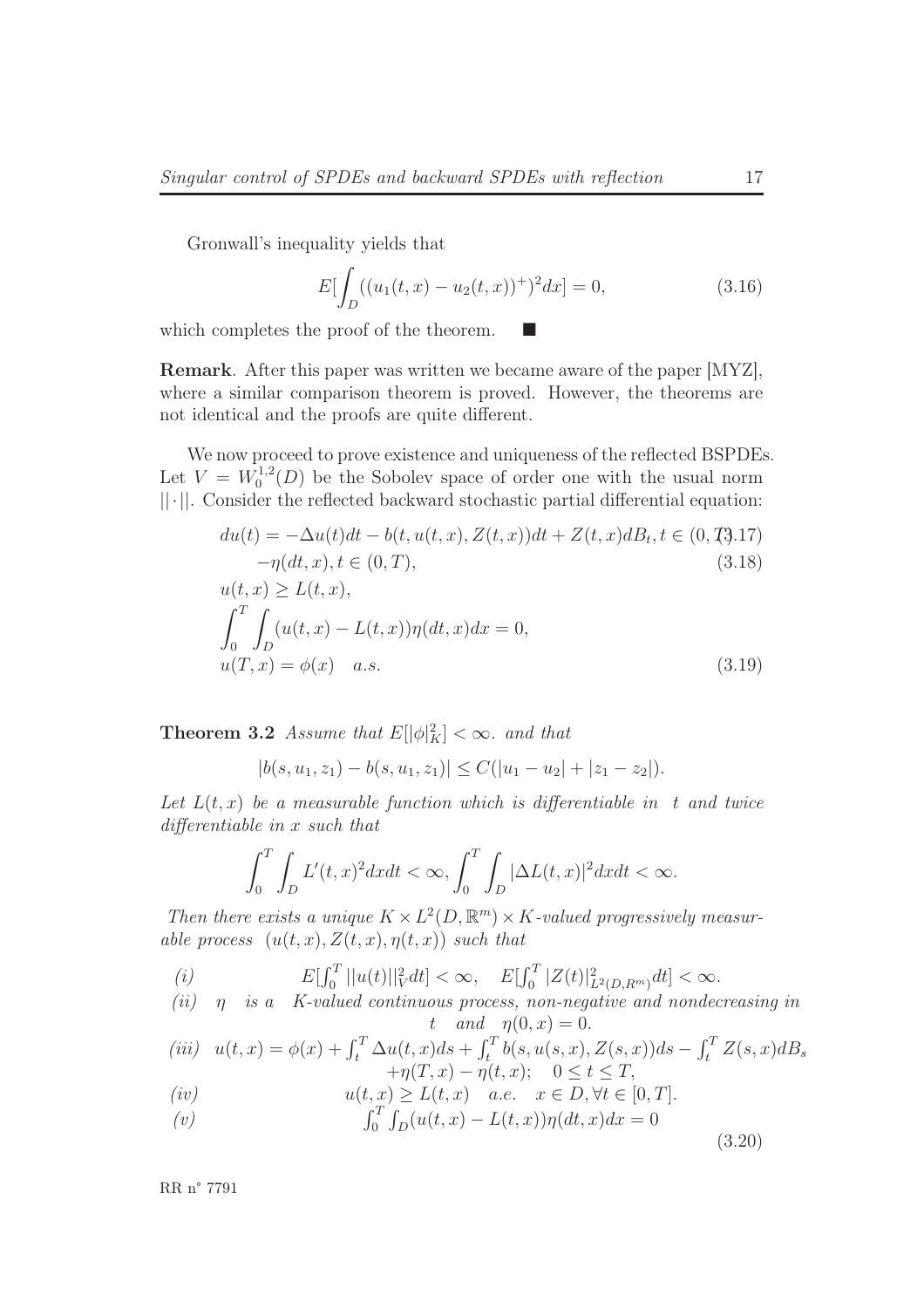where  $u(t)$  stands for the K-valued continuous process  $u(t, \cdot)$  and (iii) is understood as an equation in the dual space  $V^*$  of  $V$ .

<span id="page-20-0"></span>For the proof of the theorem, we introduce the penalized BSPDEs:

$$
du^{n}(t) = -\Delta u^{n}(t)dt - b(t, u^{n}(t, x), Z^{n}(t, x))dt + Z^{n}(t, x)dB_{t}
$$
  

$$
-n(u^{n}(t, x) - L(t, x))^{-}dt, \quad t \in (0, T)
$$
  

$$
u^{n}(T, x) = \phi(x) \quad a.s.
$$
 (3.22)

According to [ $\varnothing$ PZ], the solution  $(u^n, Z^n)$  of the above equation exists and is unique. We are going to show that the sequence  $(u^n, Z^n)$  has a limit, which will be a solution of the equation  $(3.20)$ . First we need some a priori estimates.

<span id="page-20-2"></span>**Lemma 3.3** Let  $(u^n, Z^n)$  be the solution of equation [\(3.21\)](#page-20-0). We have

$$
\sup_{n} E[\sup_{t} |u^{n}(t)|_{K}^{2}] < \infty,
$$
\n(3.23)

$$
\sup_{n} E[\int_{0}^{T} ||u^{n}(t)||_{V}^{2}] < \infty,
$$
\n(3.24)

$$
\sup_{n} E[\int_{0}^{T} |Z^{n}(t)|_{L^{2}(D,R^{m})}^{2}] < \infty.
$$
\n(3.25)

**Proof.** Take a function  $f(t, x) \in C_0^{2,2}$  $0^{2,2}([-1,T+1] \times D)$  satisfying  $f(t,x) \geq$  $L(t, x)$ . Applying Itô's formula, it follows that

<span id="page-20-1"></span>
$$
|u^{n}(t) - f(t)|_{K}^{2} = |\phi - f(T)|_{K}^{2} + 2 \int_{t}^{T} \langle u^{n}(s) - f(s), \Delta u^{n}(s) \rangle ds
$$
  
+2\int\_{t}^{T} \langle u^{n}(s) - f(s), b(s, u^{n}(s), Z^{n}(s)) \rangle ds  
-2\int\_{t}^{T} \langle u^{n}(s) - f(s), Z^{n}(s) \rangle dB\_{s}  
+2n\int\_{t}^{T} \langle u^{n}(s) - f(s), (u^{n}(s) - L(s))^{-} \rangle ds - \int\_{t}^{T} |Z^{n}(s)|\_{L^{2}(D, \mathbb{R}^{m})}^{2} ds  
+2\int\_{t}^{T} \langle u^{n}(s) - f(s), f'(s) \rangle ds, \quad a.s. (3.26)

where  $\langle \cdot, \cdot \rangle$  denotes the inner product in K. Now we estimate each of the terms on the right hand side.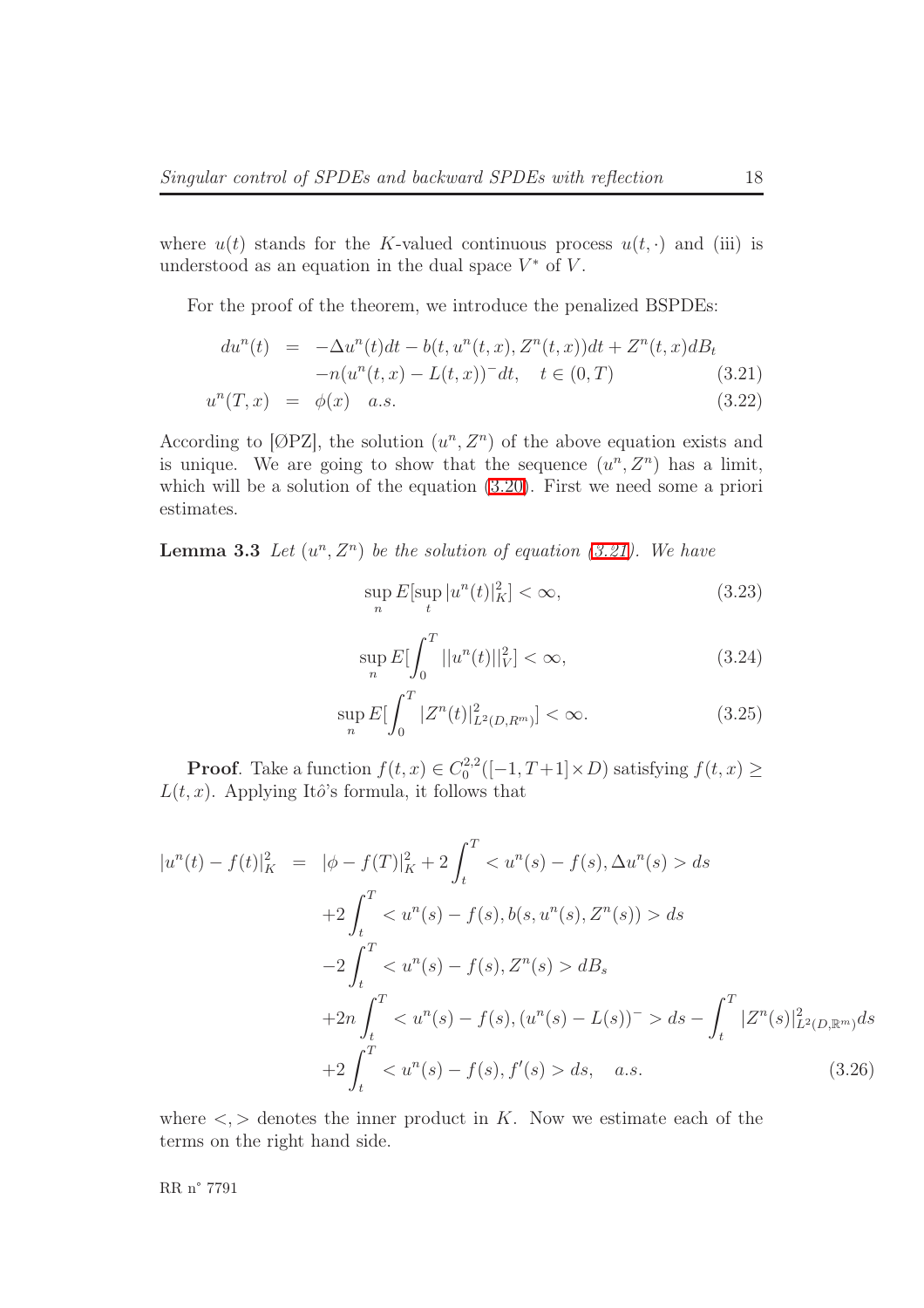<span id="page-21-0"></span>
$$
2\int_{t}^{T} < u^{n}(s) - f(s), \Delta u^{n}(s) > ds
$$
  
\n
$$
= -2\int_{t}^{T} ||u^{n}(s)||_{V}^{2} ds + 2\int_{t}^{T} < \frac{\partial f(s)}{\partial x}, \frac{\partial u^{n}(s)}{\partial x} > ds
$$
  
\n
$$
\leq -\int_{t}^{T} ||u^{n}(s)||_{V}^{2} ds + \int_{t}^{T} ||f(s)||_{V}^{2} ds \qquad (3.27)
$$
  
\n
$$
2\int_{t}^{T} < u^{n}(s) - f(s), b(s, u^{n}(s), Z^{n}(s)) > ds
$$
  
\n
$$
= 2\int_{t}^{T} < u^{n}(s) - f(s), b(s, u^{n}(s), Z^{n}(s)) - b(s, f(s), Z^{n}(s)) > ds
$$

<span id="page-21-1"></span>
$$
-2 \int_{t}^{T} \langle u^{n}(s) - f(s), b(s, f(s), Z^{n}(s)) - b(s, f(s), 0) \rangle ds
$$
  
+2 \int\_{t}^{T} \langle u^{n}(s) - f(s), b(s, f(s), 0) \rangle ds  
+2 \int\_{t}^{T} \langle u^{n}(s) - f(s), b(s, f(s), 0) \rangle ds  

$$
\leq C \int_{t}^{T} |u^{n}(s) - f(s)|_{H}^{2} ds + \frac{1}{2} \int_{t}^{T} |Z^{n}(s)|_{L^{2}(D, \mathbb{R}^{m})}^{2} ds
$$
  
+C \int\_{t}^{T} |b(s, f(s), 0)|\_{H}^{2} ds \qquad (3.28)

<span id="page-21-2"></span>
$$
2n \int_{t}^{T} < u^{n}(s) - f(s), (u^{n}(s) - L(s))^{-} > ds
$$
  
= 
$$
2n \int_{t}^{T} \int_{D} (u^{n}(s, x) - f(s, x)) \chi_{\{u^{n}(s, x) \le L(s, x)\}} (L(s, x) - u^{n}(s, x)) ds d\theta
$$

Substituting  $(3.27),(3.28)$  $(3.27),(3.28)$  and  $(3.29)$  into  $(3.26)$  we obtain

$$
|u^n(t) - f(t)|_K^2 + \int_t^T ||u^n(s)||_V^2 ds + \frac{1}{2} \int_t^T |Z^n(s)|_{L^2(D,\mathbb{R}^m)}^2 ds
$$
  
\n
$$
\leq |\phi - f(T)|_K^2 + C \int_t^T |u^n(s) - f(s)|_K^2 ds + C \int_t^T |b(s, f(s), 0)|_K^2 ds
$$
  
\n
$$
+ \int_t^T ||f(s)||_V^2 ds - 2 \int_t^T < u^n(s) - f(s), Z^n(s) > dB_s
$$
(3.30)

<span id="page-21-3"></span>Take expectation and use the Gronwall inequality to obtain

$$
\sup_{n} \sup_{t} E[|u^n(t)|_K^2] < \infty \tag{3.31}
$$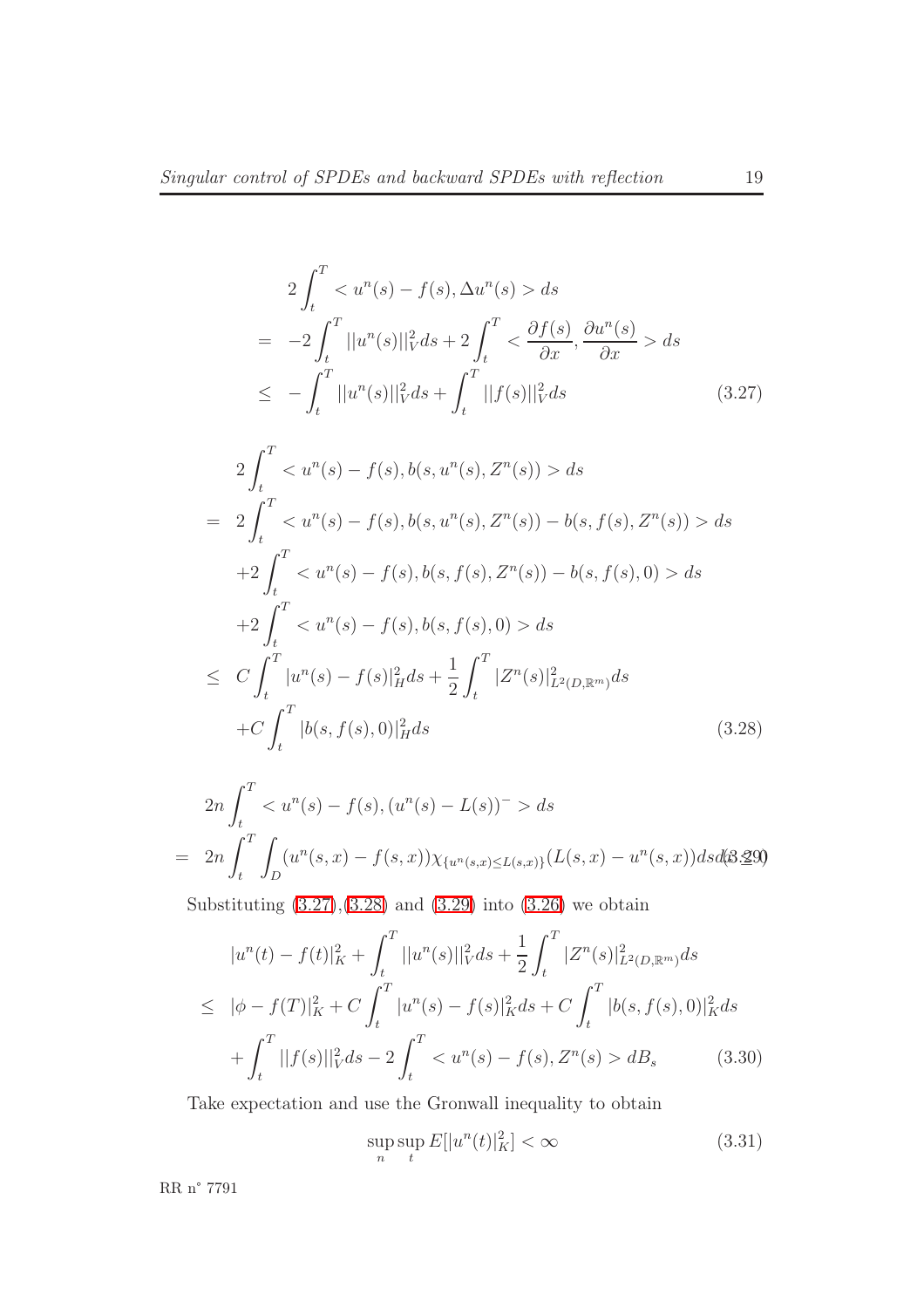$$
\sup_{n} E[\int_{0}^{T} ||u^{n}(t)||_{V}^{2}] < \infty
$$
\n(3.32)

$$
\sup_{n} E[\int_{0}^{T} |Z^{n}(t)|_{L^{2}(D,\mathbb{R}^{m})}^{2} dt] < \infty
$$
\n(3.33)

<span id="page-22-1"></span><span id="page-22-0"></span>By virtue of [\(3.33\)](#page-22-0), [\(3.31\)](#page-21-3) can be further strengthened to [\(3.23\)](#page-20-2). Indeed, by Burkholder inequality,

$$
E\left[2 \sup_{v \le t \le T} \left| \int_{t}^{T} < u^{n}(s) - f(s), Z^{n}(s) > dB_{s} \right| \right]
$$
\n
$$
\le C E\left[ (\int_{v}^{T} |u^{n}(s) - f(s)|_{K}^{2} |Z^{n}(s)|_{L^{2}(D, \mathbb{R}^{m})}^{2} ds)^{\frac{1}{2}} \right]
$$
\n
$$
\le C E\left[ \sup_{v \le s \le T} (\left| u^{n}(s) - f(s) \right|_{K}) (\int_{v}^{T} |Z^{n}(s)|_{L^{2}(D, \mathbb{R}^{m})}^{2} ds)^{\frac{1}{2}} \right]
$$
\n
$$
\le \frac{1}{2} E\left[ \sup_{v \le s \le T} (\left| u^{n}(s) - f(s) \right|_{K}^{2}) \right] + C E\left[ \int_{v}^{T} |Z^{n}(s)|_{L^{2}(D, \mathbb{R}^{m})}^{2} ds \right] (3.34)
$$

With [\(3.34\)](#page-22-1), taking superum over  $t \in [v, T]$  on both sides of [\(3.26\)](#page-20-1) we obtain  $(3.23).$  $(3.23).$ 

We need the following estimates.

Lemma 3.4 Suppose the conditions in Theorem 3.2 hold. Then there is a constant C such that

$$
E\left[\int_0^T \int_D ((u^n(t,x) - L(t,x))^{\widehat{-}})^2 dxdt\right] \le \frac{C}{n^2}.
$$
 (3.35)

**Proof.** Let  $f_m$  be defined as in the proof of Theorem 3.1. Then  $f_m(x) \uparrow (x^+)^2$ and  $f'_m(x) \uparrow 2x^+$  as  $m \to \infty$ . For  $h \in K$ , set

$$
G_m(h) = \int_D f_m(-h(x))dx.
$$

It is easy to see that for  $h_1, h_2 \in K$ ,

$$
G'_{m}(h)(h_{1}) = -\int_{D} f'_{m}(-h(x))h_{1}(x)dx,
$$
\n(3.36)

$$
G''_n(h)(h_1, h_2) = \int_D f''_m(-h(x))h_1(x)h_2(x)dx.
$$
 (3.37)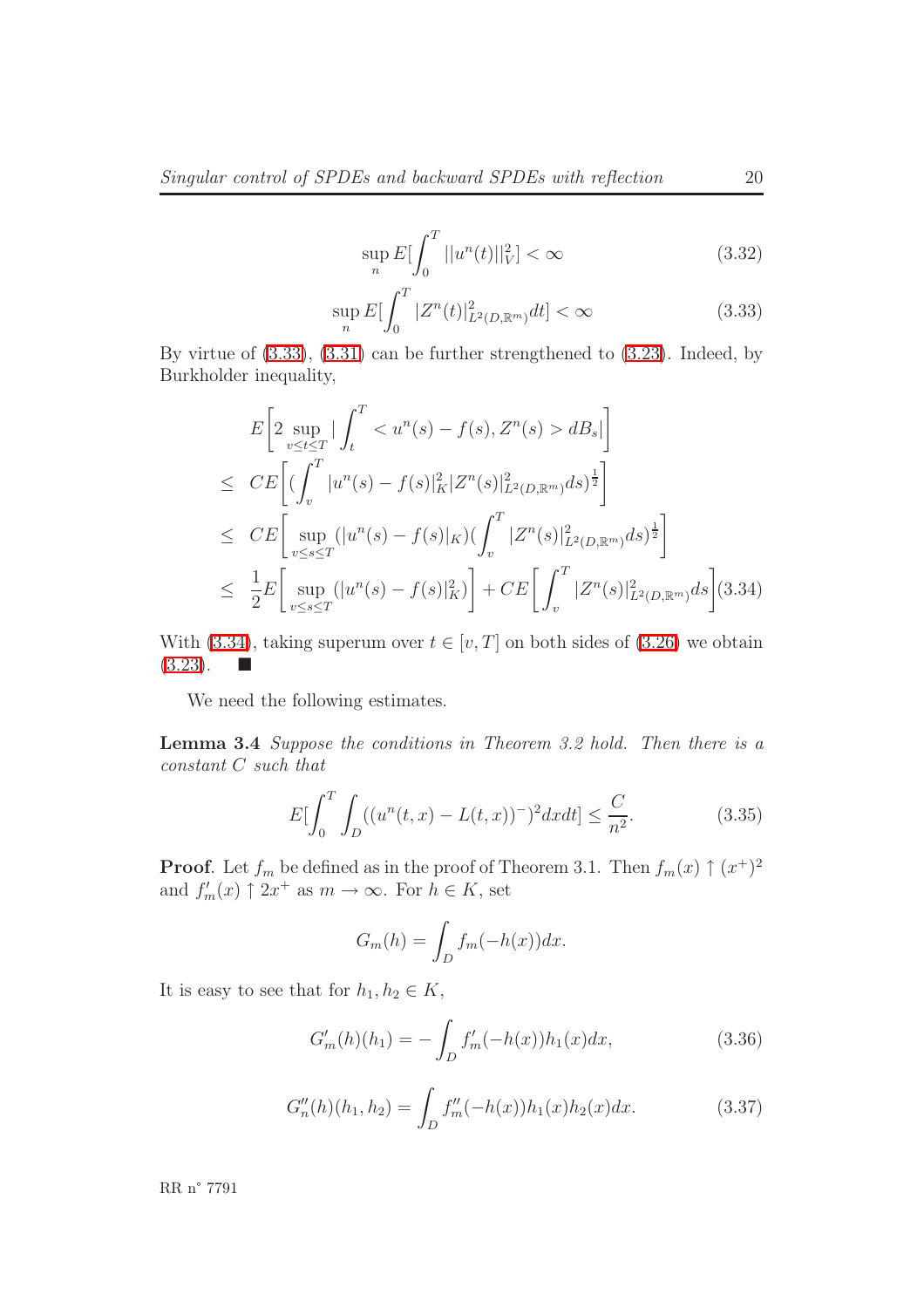<span id="page-23-0"></span>Applying Itô's formula we get

$$
G_m(u^n(t) - L(t))
$$
  
=  $G_m(\phi - L(T)) + \int_t^T G'_m(u^n(s) - L(s))(\Delta u^n(s)))ds$   
+  $\int_t^T G'_m(u^n(s) - L(s))(b(s, u^n(s), Z^n(s)))ds$   
+  $n \int_t^T G'_m(u^n(s) - L(s))((u^n(s) - L(s))^{-})ds$   
+  $\int_t^T G'_m(u^n(s) - L(s))(L'(s))ds$   
-  $\int_t^T G'_m(u^n(s) - L(s))(Z^n(s))dB_s$   
-  $\frac{1}{2} \int_t^T G''_m(Z^n(s), Z^n(s))ds$   
=:  $I_m^1 + I_m^2 + I_m^3 + I_m^4 + I_m^5 + I_m^6 + I_m^7.$  (3.38)

Now,

$$
I_m^2 = \int_t^T G'_m(u^n(s) - L(s))(\Delta u^n(s)))ds
$$
  
= 
$$
- \int_t^T \int_D f'_m(L(s, x) - u^n(s, x))(\Delta (u^n(s, x) - L(s, x)))dx ds
$$
  

$$
- \int_t^T \int_D f'_m(L(s, x) - u^n(s, x))(\Delta L(s, x))dx ds
$$
  

$$
\leq - \int_t^T \int_D f''_m(L(s, x) - u^n(s, x)) |\nabla (u^n(s, x) - L(s, x))|^2 dx ds
$$
  

$$
+ \frac{1}{4} n \int_t^T \int_D f'_m(L(s, x) - u^n(s, x))^2 x ds
$$
  

$$
+ \frac{C}{n} \int_t^T \int_D (\Delta L(s, x))^2 dx ds,
$$
 (3.39)

$$
I_m^3 = -\int_t^T \int_D f'_m(L(s, x) - u^n(s, x))b(s, u^n(s, x), Z^n(s, x))dx ds
$$
  
\n
$$
\leq \frac{1}{4}n \int_t^T \int_D f'_m(L(s, x) - u^n(s, x))^2 ds
$$
  
\n
$$
+ \frac{C}{n} \int_t^T \int_D (b(s, u^n(s, x), Z^n(s, x)))^2 dx ds,
$$
\n(3.40)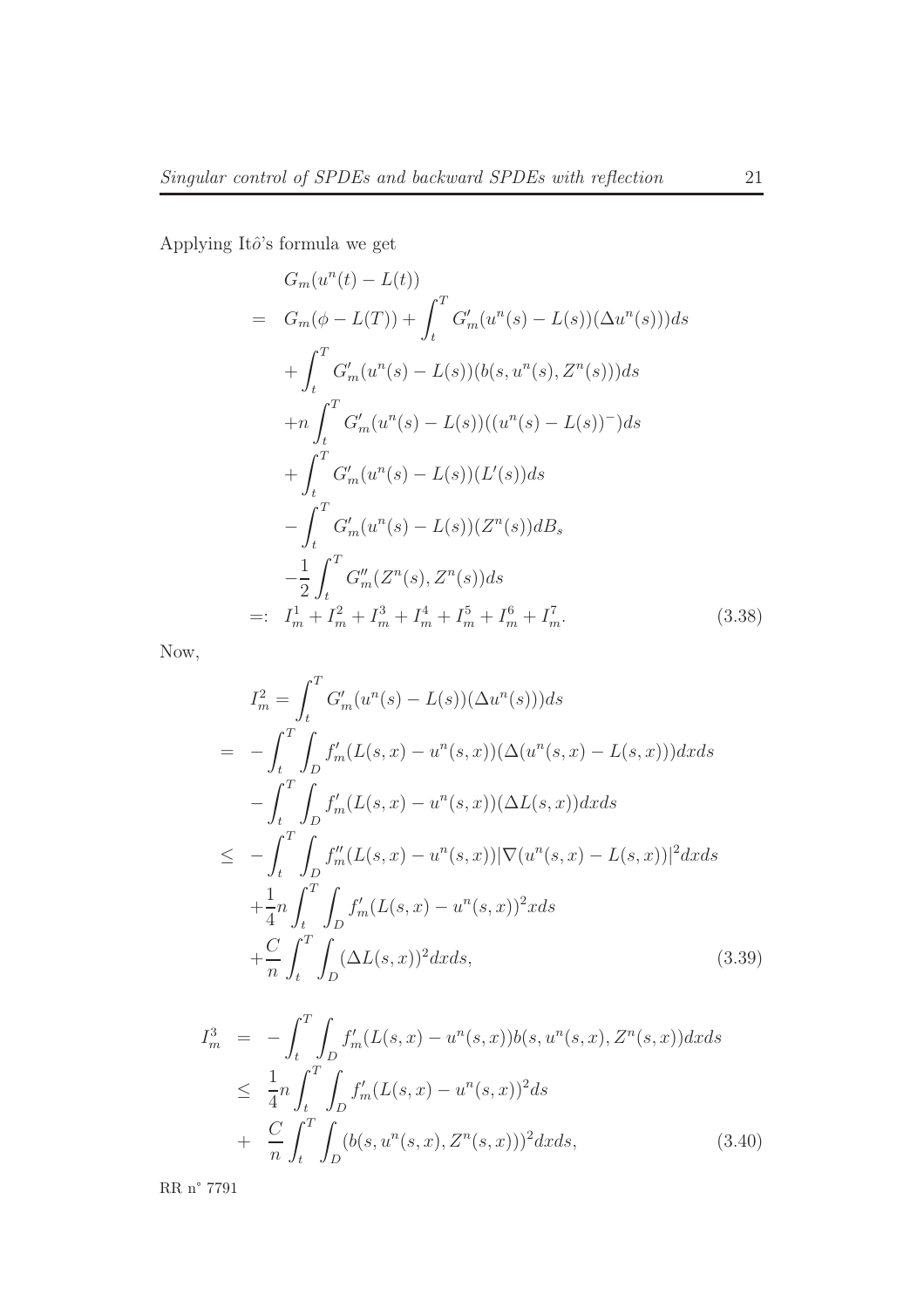<span id="page-24-0"></span>
$$
I_m^5 = -\int_t^T \int_D f'_m(L(s, x) - u^n(s, x))(L'(s, x))dx ds
$$
  
\n
$$
\leq \frac{1}{4}n \int_t^T \int_D f'_m(L(s, x) - u^n(s, x))^2 ds
$$
  
\n
$$
+ \frac{C}{n} \int_t^T \int_D (L'(s, x))^2 dx ds.
$$
\n(3.41)

Combining  $(3.38)$ – $(3.41)$  and taking expectation we obtain

$$
E[G_m(u^n(t) - L(t))]
$$
  
\n
$$
\leq E[G_m(\phi - L(T))] + \frac{3}{4}n \int_t^T \int_D f'_m(L(s, x) - u^n(s, x))^2 ds
$$
  
\n
$$
+ \frac{C}{n} E[\int_t^T \int_D (L'(s, x))^2 dx ds] + \frac{C}{n} E[\int_t^T \int_D (\Delta L(s, x))^2 dx ds]
$$
  
\n
$$
+ \frac{C}{n} E[\int_t^T \int_D (b(s, u^n(s, x), Z^n(s, x)))^2 dx ds]
$$
  
\n
$$
-nE[\int_t^T \int_D f'_m(L(s, x) - u^n(s, x))((u^n(s, x) - L(s, x))^{-}) ds](3.42)
$$

Letting  $m \to \infty$  we conclude that

$$
E[\int_{D} ((u^{n}(t,x) - L(t,x))^{-})^{2} dx]
$$
  
\n
$$
\leq \frac{3}{4} n E[\int_{t}^{T} \int_{D} ((u^{n}(s,x) - L(s,x))^{-})^{2} dx ds]
$$
  
\n
$$
-n E[\int_{t}^{T} \int_{D} ((u^{n}(s,x) - L(s,x))^{-})^{2} dx ds] + \frac{C'}{n}, \qquad (3.43)
$$

where the Lipschiz condition of  $b$  and Lemma 3.3 have been used. In particular we have

$$
E\left[\int_{t}^{T} \int_{D} ((u^{n}(s,x) - L(s,x))^{-})^{2} dx ds\right] \le \frac{C'}{n^{2}}.
$$
 (3.44)

<span id="page-24-1"></span> $\mathcal{L}_{\mathcal{A}}$ 

**Lemma 3.5** Let  $(u^n, Z^n)$  be the solution of equation [\(3.21\)](#page-20-0). We have

$$
\lim_{n,m \to \infty} E[\sup_{0 \le t \le T} |u^n(t) - u^m(t)|_K^2] = 0,
$$
\n(3.45)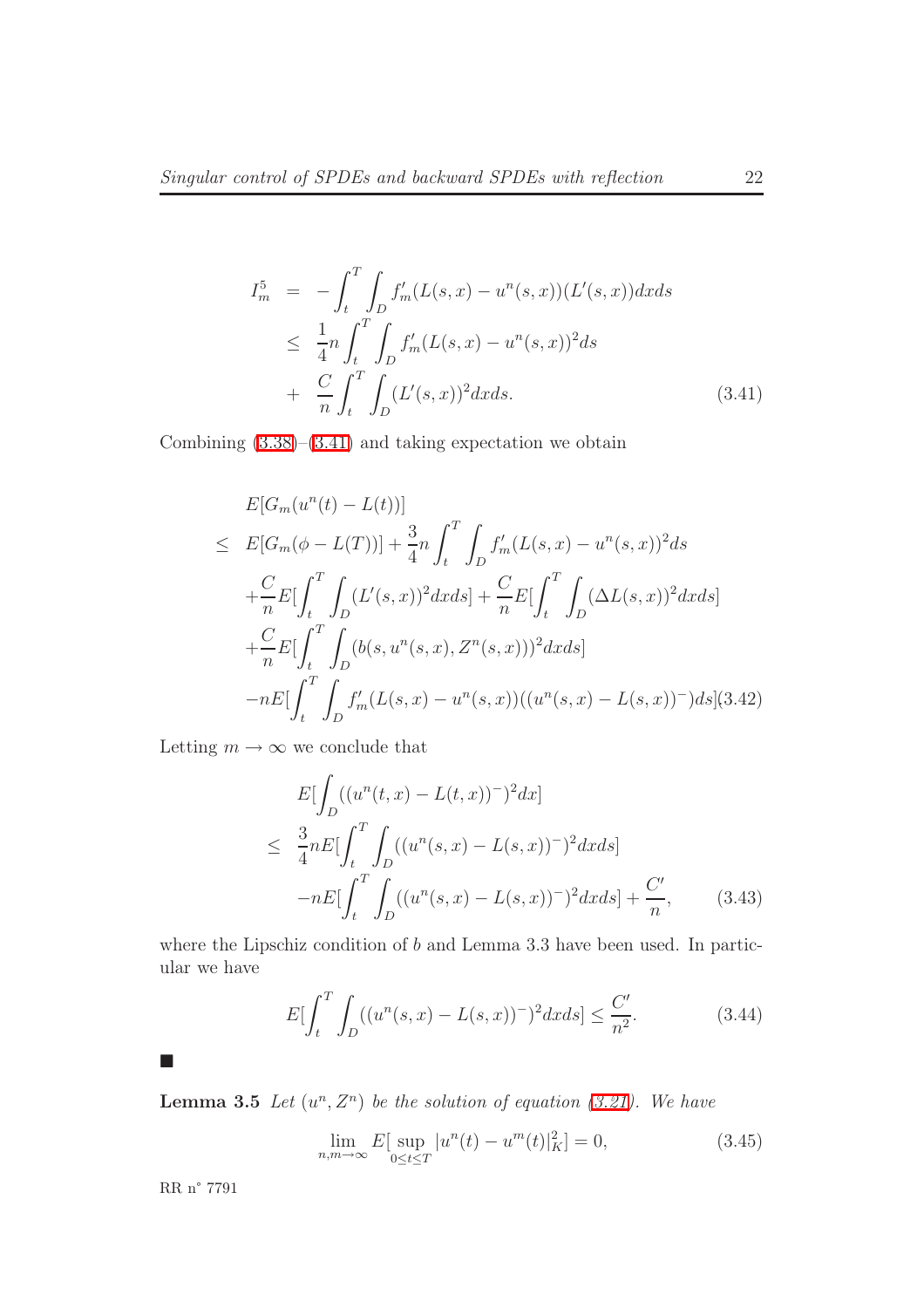$$
\lim_{n,m \to \infty} E \left[ \int_0^T ||u^n(t) - u^m(t)||_V^2 dt \right] = 0.
$$
\n(3.46)

$$
\lim_{n,m \to \infty} E[\int_0^T |Z^n(t) - Z^m(t)|^2_{L^2(D,\mathbb{R}^m)} dt] = 0.
$$
\n(3.47)

Proof. Applying Itô's formula, it follows that

<span id="page-25-0"></span>
$$
|u^n(t) - u^m(t)|_K^2
$$
  
=  $2 \int_t^T < u^n(s) - u^m(s), \Delta(u^n(s) - u^m(s)) > ds$   
+  $2 \int_t^T < u^n(s) - u^m(s), b(s, u^n(s), Z^n(s)) - b(s, u^m(s), Z^m(s)) > ds$   
 $-2 \int_t^T < u^n(s) - u^m(s), Z^n(s) - Z^m(s) > dB_s$   
+  $2 \int_t^T < u^n(s) - u^m(s), n(u^n(s) - L(s)) - m(u^m(s) - L(s)) > ds$   
-  $\int_t^T |Z^n(s) - Z^m(s)|_{L^2(D, \mathbb{R}^m)}^2 ds$  (3.48)

<span id="page-25-1"></span>Now we estimate each of the terms on the right side.

$$
2\int_{t}^{T} < u^{n}(s) - u^{m}(s), \Delta(u^{n}(s) - u^{m}(s)) > ds
$$
  
= -2\int\_{t}^{T} ||u^{n}(s) - u^{m}(s)||\_{V}^{2} ds. (3.49)

By the Lipschitz continuity of b and the inequality  $ab \leq \varepsilon a^2 + C_{\varepsilon} b^2$ , one has

$$
2\int_{t}^{T} < u^{n}(s) - u^{m}(s), b(s, u^{n}(s), Z^{n}(s)) - b(s, u^{m}(s), Z^{m}(s)) > ds
$$
  

$$
\leq C \int_{t}^{T} |u^{n}(s) - u^{m}(s)|_{K}^{2} ds + \frac{1}{2} \int_{t}^{T} |Z^{n}(s) - Z^{m}(s)|_{L^{2}(D, \mathbb{R}^{m})}^{2} ds. (3.50)
$$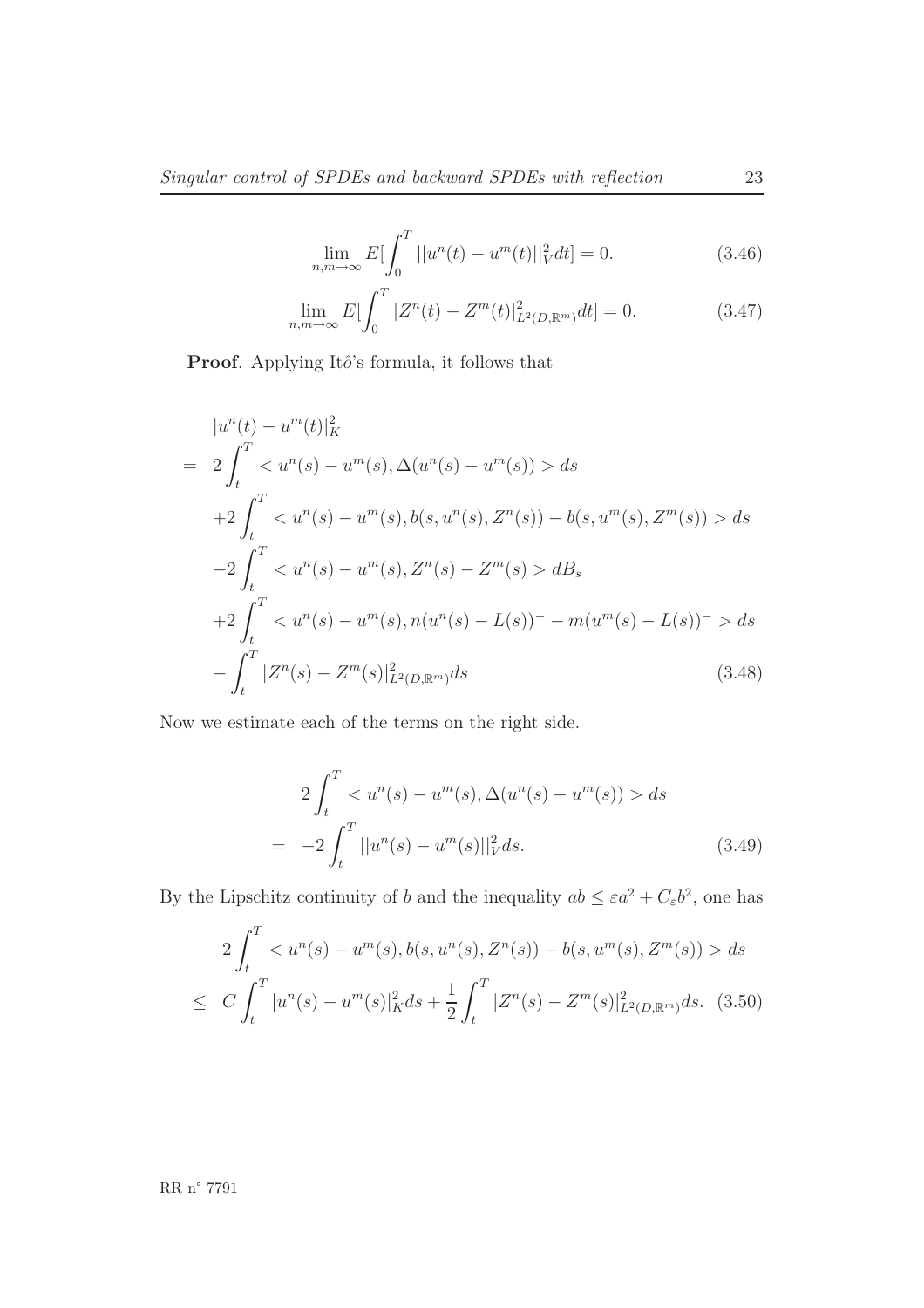In view of (3.44),  
\n
$$
2E\left[\int_{t}^{T} < u^{n}(s) - u^{m}(s), n(u^{n}(s) - L(s))^{-} - m(u^{m}(s) - L(s))^{-} > ds\right]
$$
\n
$$
= 2nE\left[\int_{t}^{T} < u^{n}(s) - L(s), (u^{n}(s) - L(s))^{-} > ds\right]
$$
\n
$$
+2mE\left[\int_{t}^{T} < L(s) - u^{n}(s), (u^{m}(s) - L(s))^{-} > ds\right]
$$
\n
$$
+2mE\left[\int_{t}^{T} < u^{m}(s) - L(s), (u^{m}(s) - L(s))^{-} > ds\right]
$$
\n
$$
+2nE\left[\int_{t}^{T} < L(s) - u^{m}(s), (u^{n}(s) - L(s))^{-} > ds\right]
$$
\n
$$
\leq 2mE\left[\int_{t}^{T} < L(s) - u^{n}(s), (u^{m}(s) - L(s))^{-} > ds\right]
$$
\n
$$
+2nE\left[\int_{t}^{T} < L(s) - u^{m}(s), (u^{n}(s) - L(s))^{-} > ds\right]
$$
\n
$$
\leq 2mE\left[\int_{t}^{T} \int_{D} (u^{n}(s, x) - L(s, x))^{-} (u^{m}(s, x) - L(s, x))^{-} dx ds\right]
$$
\n
$$
+2nE\left[\int_{t}^{T} \int_{D} (u^{m}(s, x) - L(s, x))^{-} (u^{n}(s, x) - L(s, x))^{-} dx ds\right]
$$
\n
$$
\leq 2m(E\left[\int_{t}^{T} \int_{D} ((u^{n}(s, x) - L(s, x))^{-})^{2} dx ds\right])^{\frac{1}{2}} (E\left[\int_{t}^{T} \int_{D} ((u^{m}(s, x) - L(s, x))^{-})^{2} dx ds\right]^{\frac{1}{2}}
$$
\n
$$
+2n(E\left[\int_{t}^{T} \int_{D} ((u^{n}(s, x) - L(s, x))^{-})^{2} dx ds\right]^{\frac{1}{2}} (E\left[\int_{t}^{T} \int_{D} ((u^{m}(s, x) - L(s, x))^{-})^{2} dx ds\right]^{\frac{1}{2}}
$$
\n
$$
\leq C'(\frac{
$$

It follows from [\(3.48\)](#page-25-0) and [\(3.49\)](#page-25-1) that

$$
E[|u^n(t) - u^m(t)|_K^2] + \frac{1}{2}E[\int_t^T |Z^n(s) - Z^m(s)|_{L^2(D,\mathbb{R}^m)}^2 ds]
$$
  
+
$$
E[\int_t^T ||u^n(s) - u^m(s)||_V^2 ds]
$$
  

$$
\leq C \int_t^T E[|u^n(s) - u^m(s)|_K^2] ds + C'(\frac{1}{n} + \frac{1}{m}).
$$
 (3.52)

<span id="page-26-0"></span>Application of the Gronwall inequality yields

$$
\lim_{n,m \to \infty} \{ E[|u^n(t) - u^m(t)|_K^2] + \frac{1}{2} E[ \int_t^T |Z^n(s) - Z^m(s)|_{L^2(D,\mathbb{R}^m)}^2 ds ] \} = 0, (3.53)
$$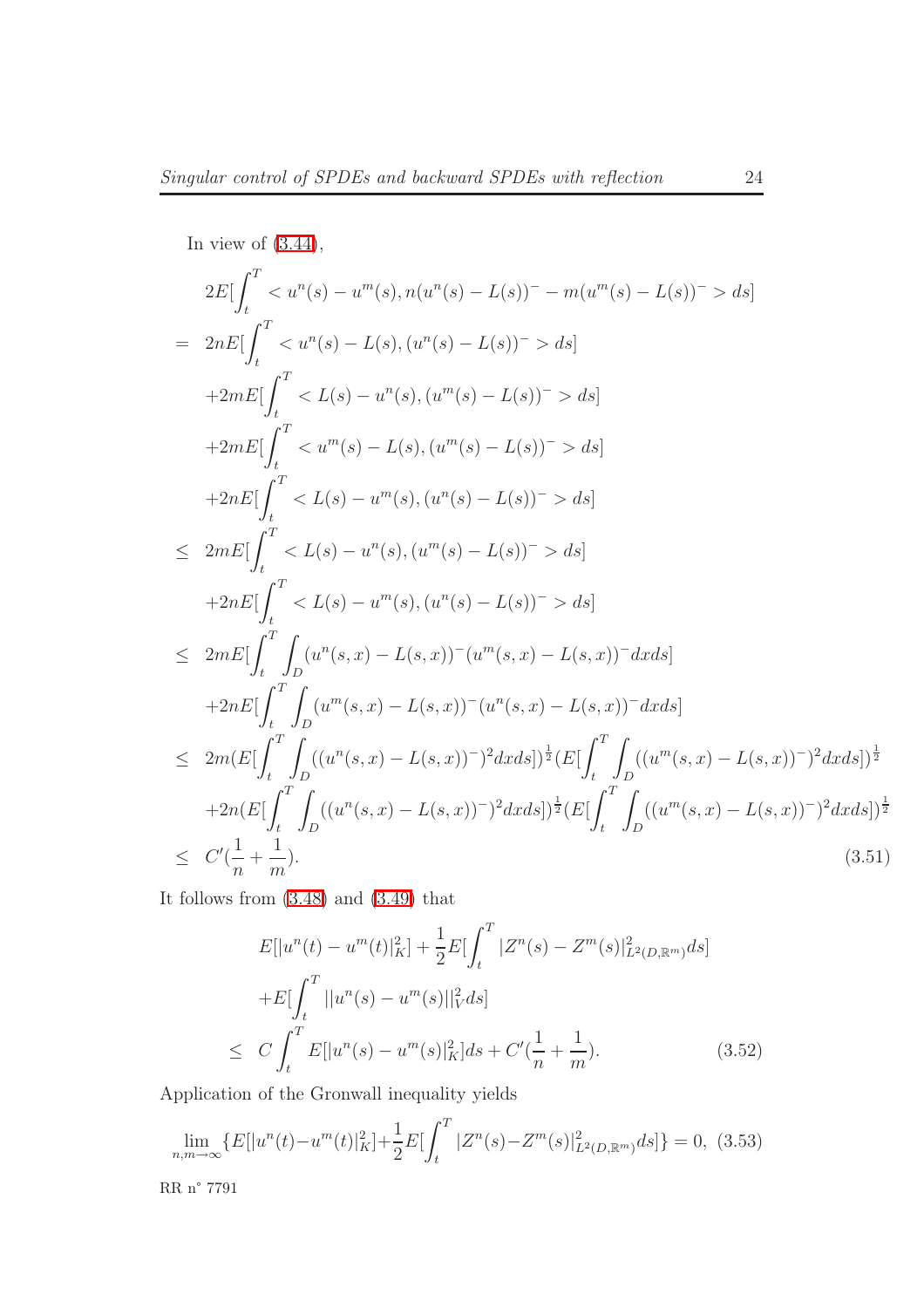$$
\lim_{n,m \to \infty} E[\int_t^T ||u^n(s) - u^m(s)||_V^2 ds] = 0.
$$
\n(3.54)

By [\(3.53\)](#page-26-0) and the Burkholder inequality we can further show that

$$
\lim_{n,m \to \infty} E[\sup_{0 \le t \le T} |u^n(t) - u^m(t)|_K^2] = 0.
$$
\n(3.55)

The proof is complete.

**Proof of Theorem 3.2**. From Lemma 3.5 we know that  $(u^n, Z^n)$ ,  $n \geq 1$ , forms a Cauchy sequence. Denote by  $u(t, x)$ ,  $Z(t, x)$  the limit of  $u^n$  and  $Z^n$ . Put

$$
\bar{\eta}^n(t,x) = n(u^n(t,x) - L(t,x))^-
$$

Lemma 3.4 implies that  $\bar{\eta}^n(t, x)$  admits a non-negative weak limit, denoted by  $\bar{\eta}(t, x)$ , in the following Hilbert space:

 $\bar{K} = \{h;$  h is a K-valued adapted process such that  $E\left[\right]^T$ 0  $|h(s)|^2_K ds] < \infty$ 

with inner product

$$
\langle h_1, h_2 \rangle_{\bar{K}} = E \left[ \int_0^T \int_D h_1(t, x) h_2(t, x) dt dx \right].
$$

Set  $\eta(t,x) = \int_0^t \overline{\eta}(s,x)ds$ . Then  $\eta$  is a continuous K-valued process which is increasing in t. Keeping Lemma 3.5 in mind and letting  $n \to \infty$  in [\(3.21\)](#page-20-0) we obtain

$$
u(t,x)
$$
  
=  $\phi(x) + \int_t^T \Delta u(t,x)ds + \int_t^T b(s, u(s,x), Z(s,x))ds - \int_t^T Z(s,x)dB_s$   
+ $\eta(T,x) - \eta(t,x); \quad 0 \le t \le T.$  (3.56)

Recall from Lemma 3.4 that

$$
E[\int_{t}^{T} \int_{D} ((u^{n}(s,x) - L(s,x))^{-})^{2} dx ds] \le C' \frac{1}{n^{2}}
$$

By the Fatou Lemma, this implies that  $E[\int_t^T \int_D((u(s,x)-L(s,x))^2)^2 dx ds] =$ 0. In view of the continuity of u in t, we conclude  $u(t, x) \geq L(t, x)$  a.e. in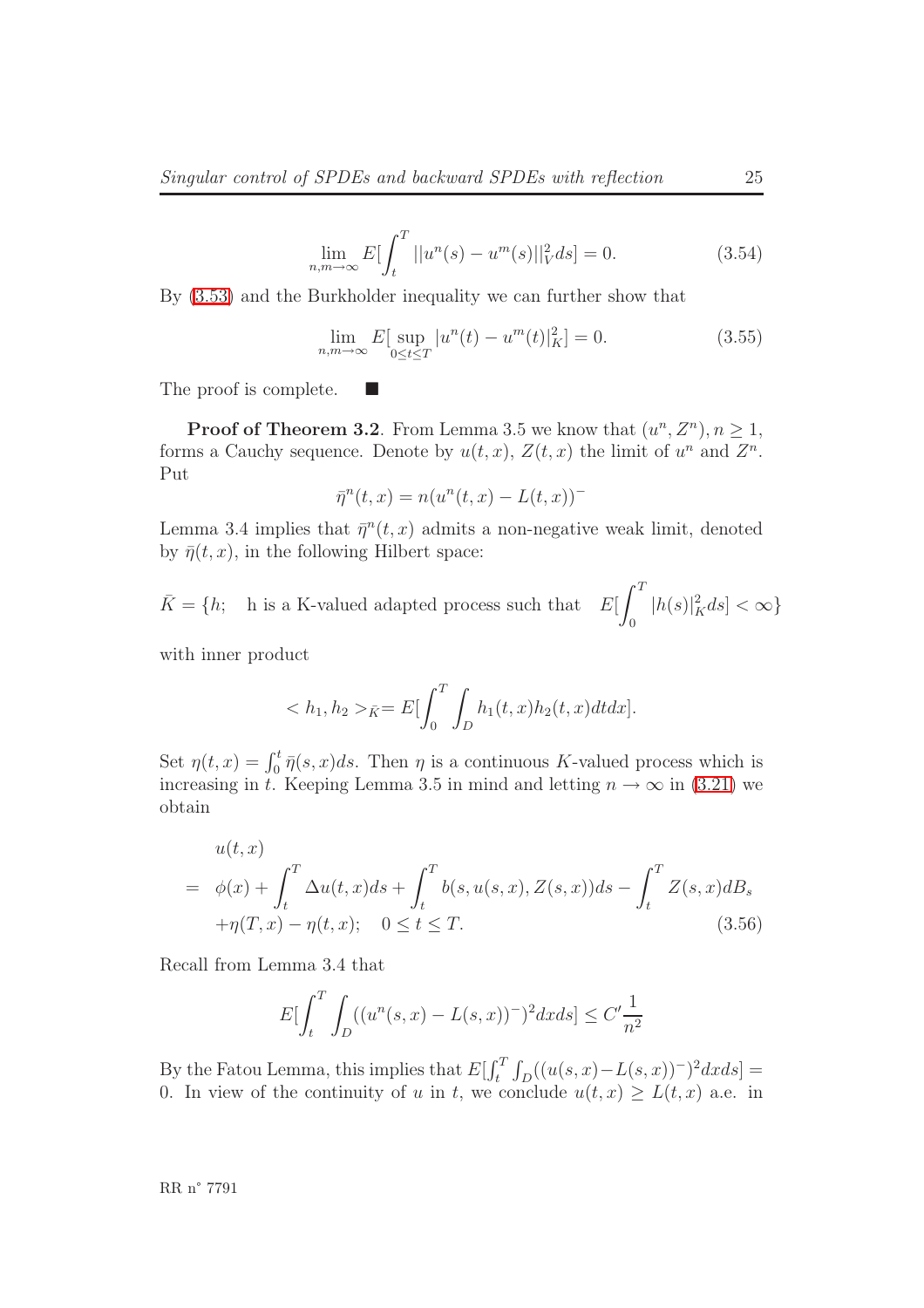x, for every  $t \geq 0$ . Combining the strong convergence of  $u^n$  and the weak convergence of  $\bar{\eta}^n$ , we also have

$$
E\left[\int_0^T \int_D (u(s,x) - L(s,x))\eta(dt,x)dx\right]
$$
  
= 
$$
E\left[\int_0^T \int_D (u(s,x) - L(s,x))\bar{\eta}(t,x)dt dx\right]
$$
  

$$
\leq \lim_{n \to \infty} E\left[\int_0^T \int_D (u^n(s,x) - L(s,x))\bar{\eta}^n(t,x)dt dx\right] \leq 0 \qquad (3.57)
$$

Hence,

$$
\int_0^T \int_D (u(s,x) - L(s,x)) \eta(dt,x) dx = 0, \quad a.s.
$$

We have shown that  $(u, Z, \eta)$  is a solution to the reflected BSPDE [\(3.17\)](#page-19-1).

<span id="page-28-0"></span>Uniqueness. Let  $(u_1, Z_1, \eta_1), (u_2, Z_2, \eta_2)$  be two such solutions to equa-tion [\(3.20\)](#page-19-0). By Itô's formula, we have

$$
|u_1(t) - u_2(t)|_K^2
$$
  
=  $2 \int_t^T \langle u_1(s) - u_2(s), \Delta(u_1(s) - u_2(s)) \rangle ds$   
+  $2 \int_t^T \langle u_1(s) - u_2(s), b(s, u_1(s), Z_1(s)) - b(s, u_2(s), Z_2(s)) \rangle ds$   
-  $2 \int_t^T \langle u_1(s) - u_2(s), Z_1(s) - Z_2(s) \rangle dB_s$   
+  $2 \int_t^T \langle u_1(s) - u_2(s), \eta_1(ds) - \eta_2(ds) \rangle$   
-  $\int_t^T |Z_1(s) - Z_2(s)|_{L^2(D, \mathbb{R}^m)}^2 ds$  (3.58)

Similar to the proof of Lemma 3.5, we have

$$
2\int_{t}^{T} < u_{1}(s) - u_{2}(s), \Delta(u_{1}(s) - u_{2}(s)) > ds \le 0,
$$
\n(3.59)

and

$$
2\int_{t}^{T} < u_{1}(s) - u_{2}(s), b(s, u_{1}(s), Z_{1}(s)) - b(s, u_{2}(s), Z_{2}(s)) > ds
$$
  

$$
\leq C \int_{t}^{T} |u_{1}(s) - u_{2}(s)|_{K}^{2} ds + \frac{1}{2} \int_{t}^{T} |Z_{1}(s) - Z_{2}(s)|_{L^{2}(D, \mathbb{R}^{m})}^{2} ds \quad (3.60)
$$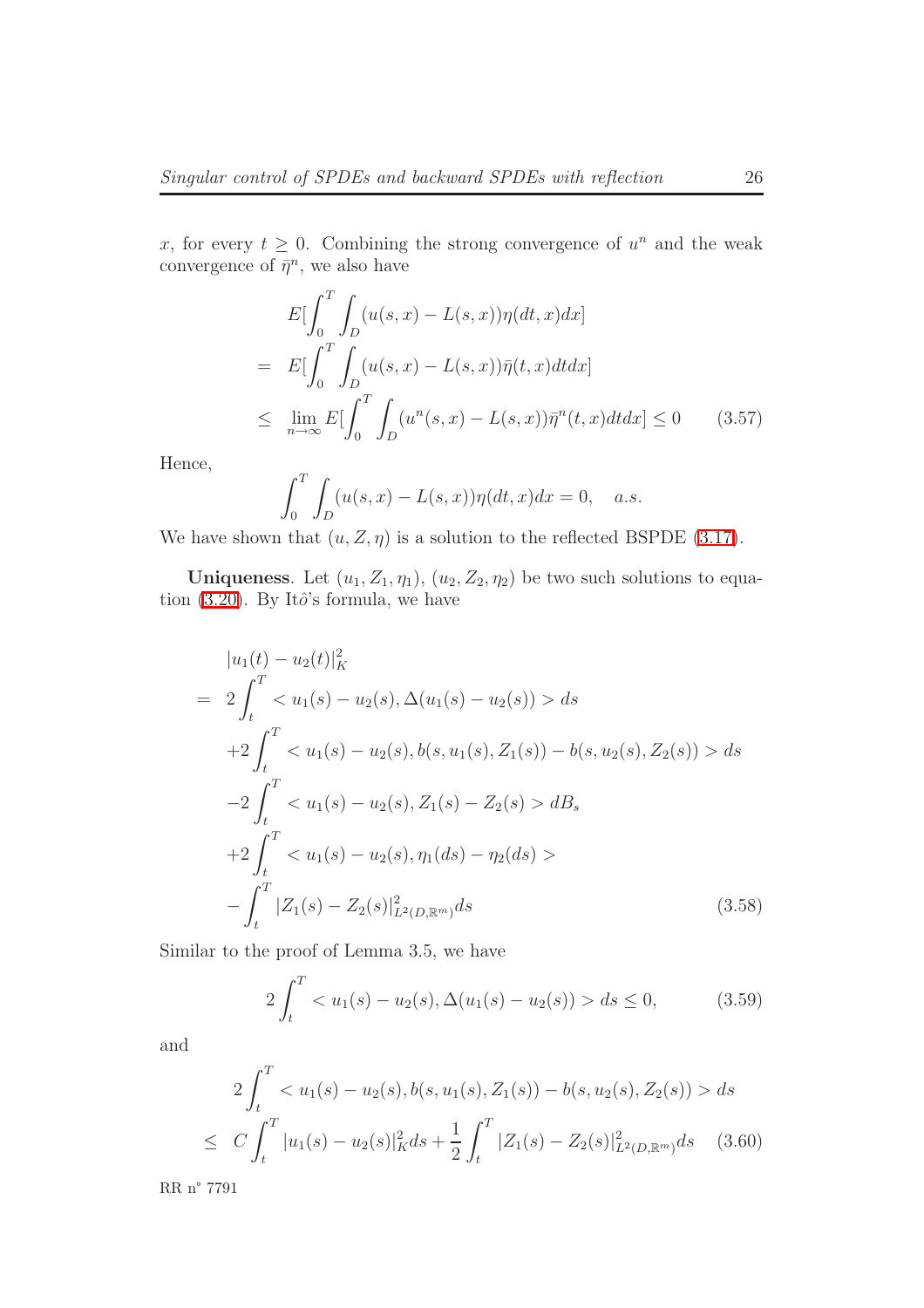<span id="page-29-0"></span>On the other hand,

$$
2E[\int_{t}^{T} < u_{1}(s) - u_{2}(s), \eta_{1}(ds) - \eta_{2}(ds) >]
$$
  
= 
$$
2E[\int_{t}^{T} \int_{D} (u_{1}(s,x) - L(s,x))\eta_{1}(ds,x)dx]
$$
  

$$
-2E[\int_{t}^{T} \int_{D} (u_{1}(s,x) - L(s,x))\eta_{2}(ds,x)dx]
$$
  
+
$$
2E[\int_{t}^{T} \int_{D} (u_{2}(s,x) - L(s,x))\eta_{2}(ds,x)dx]
$$
  

$$
-2E[\int_{t}^{T} \int_{D} (u_{2}(s,x) - L(s,x))\eta_{1}(ds,x)dx]
$$
  

$$
\leq 0
$$
 (3.61)

Combining  $(3.58)$ — $(3.61)$  we arrive at

$$
E[|u_1(t) - u_2(t)|_K^2] + \frac{1}{2} E[\int_t^T |Z_1(s) - Z_2(s)|_{L^2(D,\mathbb{R}^m)}^2 ds]
$$
  
\n
$$
\leq C \int_t^T E[|u_1(s) - u_2(s)|_K^2] ds.
$$
\n(3.62)

Appealing to Gronwall inequality, this implies

$$
u_1 = u_2, \quad Z_1 = Z_2
$$

which further gives  $\eta_1 = \eta_2$  from the equation they satisfy.

## 4 Link to optimal stopping

In this section, we provide a link between the solution of a reflected backward stochastic partial differential equation and an optimal stopping problem. Let  $u(t, x)$  be the solution of the following reflected BSPDE.

$$
u(t, x) = \phi(x) + \int_{t}^{T} \frac{1}{2} \Delta u(t, x) ds + \int_{t}^{T} k(s, x, u(s, x), Z(s, x)) ds - \int_{t}^{T} Z(s, x) dB_{s}
$$

$$
+ \eta(T, x) - \eta(t, x); \quad 0 \le t \le T,
$$

$$
u(t, x) \ge L(t, x),
$$

$$
\int_{0}^{T} \int_{D} (u(s, x) - L(s, x)) \eta(dt, x) dx = 0 \quad a.s.
$$
(4.1)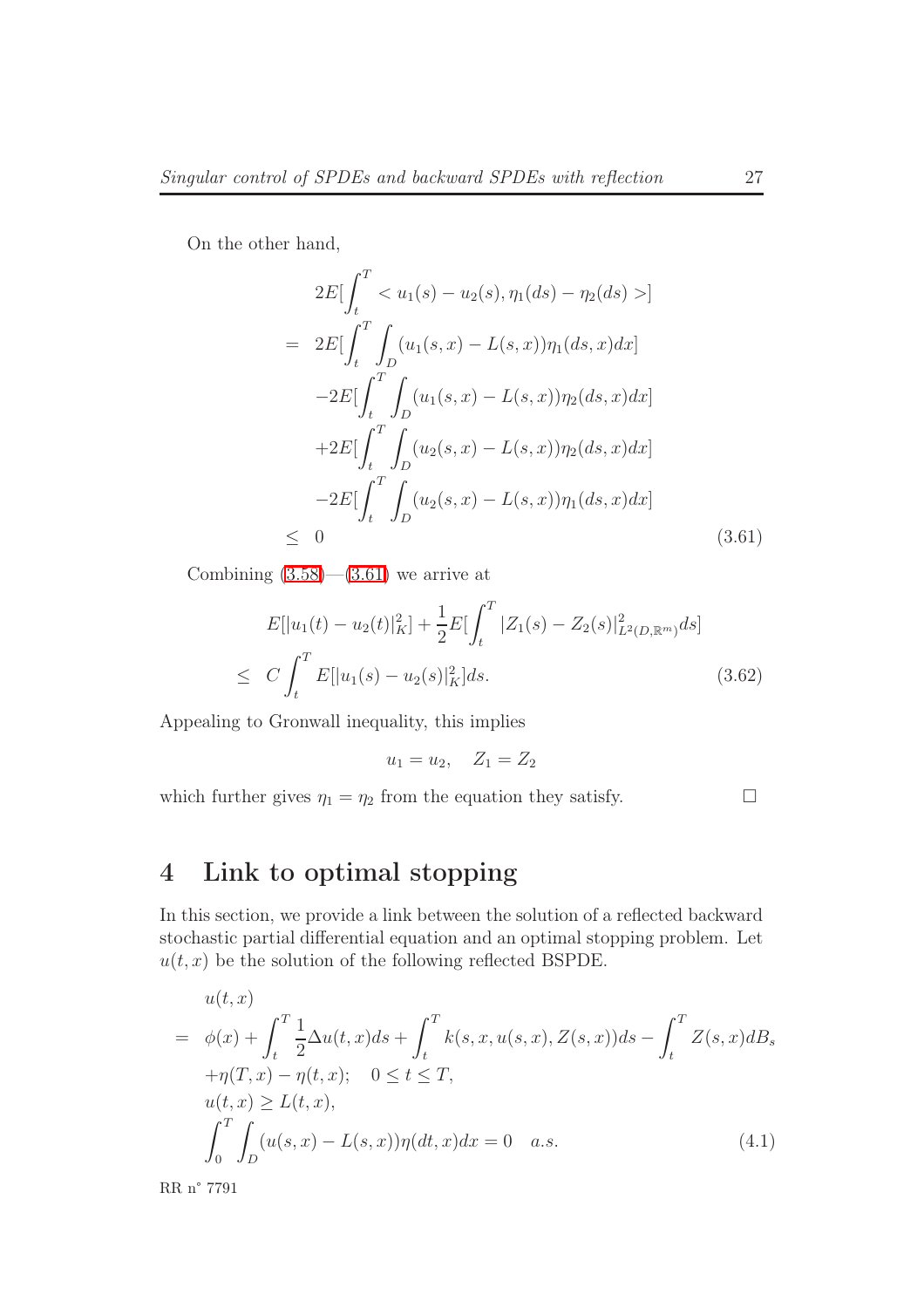Let  $\mathcal{S}_{t,T}$  be the set of all stopping times  $\tau$  satisfying  $t \leq \tau \leq T$ . For  $\tau \in \mathcal{S}_{t,T}$ , define

$$
R_t(\tau, x) = \int_t^{\tau} P_{s-t}k(s, x)ds + P_{\tau-t}L(\tau, x)\chi_{\{\tau < T\}} + P_{\tau-t}\phi(x)\chi_{\{\tau = T\}},
$$

where  $k(s, \cdot) = k(s, \cdot, u(s, \cdot), Z(s, \cdot))$  and  $P_t$  denotes the semigroup generated by the Laplacian operator  $\frac{1}{2}\Delta$ , i.e.

$$
P_t f(x) = (2\pi t)^{-d/2} \int_{\mathbb{R}^d} f(y) exp(-\frac{|y-x|^2}{2t}) dy; f \in L^1(\mathbb{R}^d).
$$

Here, and in the following we will use the simplified notation  $P_t k(s, x) =$  $(P_t k(s, \cdot))(x)$  etc.

**Theorem 4.1**  $u(t, x)$  is the value function of the the optimal stopping problem associated with  $R_t(\tau, x)$ , i.e.,

$$
u(t,x) = \operatorname{esssup}_{\tau \in \mathcal{S}_{t,T}} E[R_t(\tau,x)|\mathcal{F}_t]
$$
\n(4.2)

Proof. Observe that u admits the following mild representation:

$$
u(t,x) = P_{T-t}\phi(x) + \int_t^T P_{s-t}(k(s, u(s, x), Z(s, x)))ds - \int_t^T P_{s-t}(Z(s, x))dB_s
$$
  
+ 
$$
\int_t^T P_{s-t}\eta(ds, x); \quad 0 \le t \le T.
$$
 (4.3)

<span id="page-30-0"></span>This implies that for any stopping time  $\tau$  with  $t \leq \tau \leq T$ , we have

$$
u(t, x) = P_{\tau - t}(u(\tau, x)) + \int_t^{\tau} P_{s-t}(k(s, x))ds - \int_t^{\tau} P_{s-t}(Z(s, x))dB_s
$$
  
+ 
$$
\int_t^{\tau} P_{s-t} \eta(ds, x); \quad 0 \le t \le \tau.
$$
 (4.4)

Since  $\eta(s, x)$  is increasing in s and  $u(s, x) \ge L(s, x)$  for  $s < T$ , it follows that

$$
u(t,x) \ge R_t(\tau, x) - \int_t^{\tau} P_{s-t}(Z(s, x)) dB_s
$$
\n(4.5)

Take conditional expectation with respect to  $\mathcal{F}_t$  on both sides to get

$$
u(t, x)
$$
  
\n
$$
\geq E[R_t(\tau, x)|\mathcal{F}_t] - E[\int_t^{\tau} P_{s-t}(Z(s, x))dB_s|\mathcal{F}_t]
$$
  
\n
$$
= E[R_t(\tau, x)|\mathcal{F}_t].
$$
\n(4.6)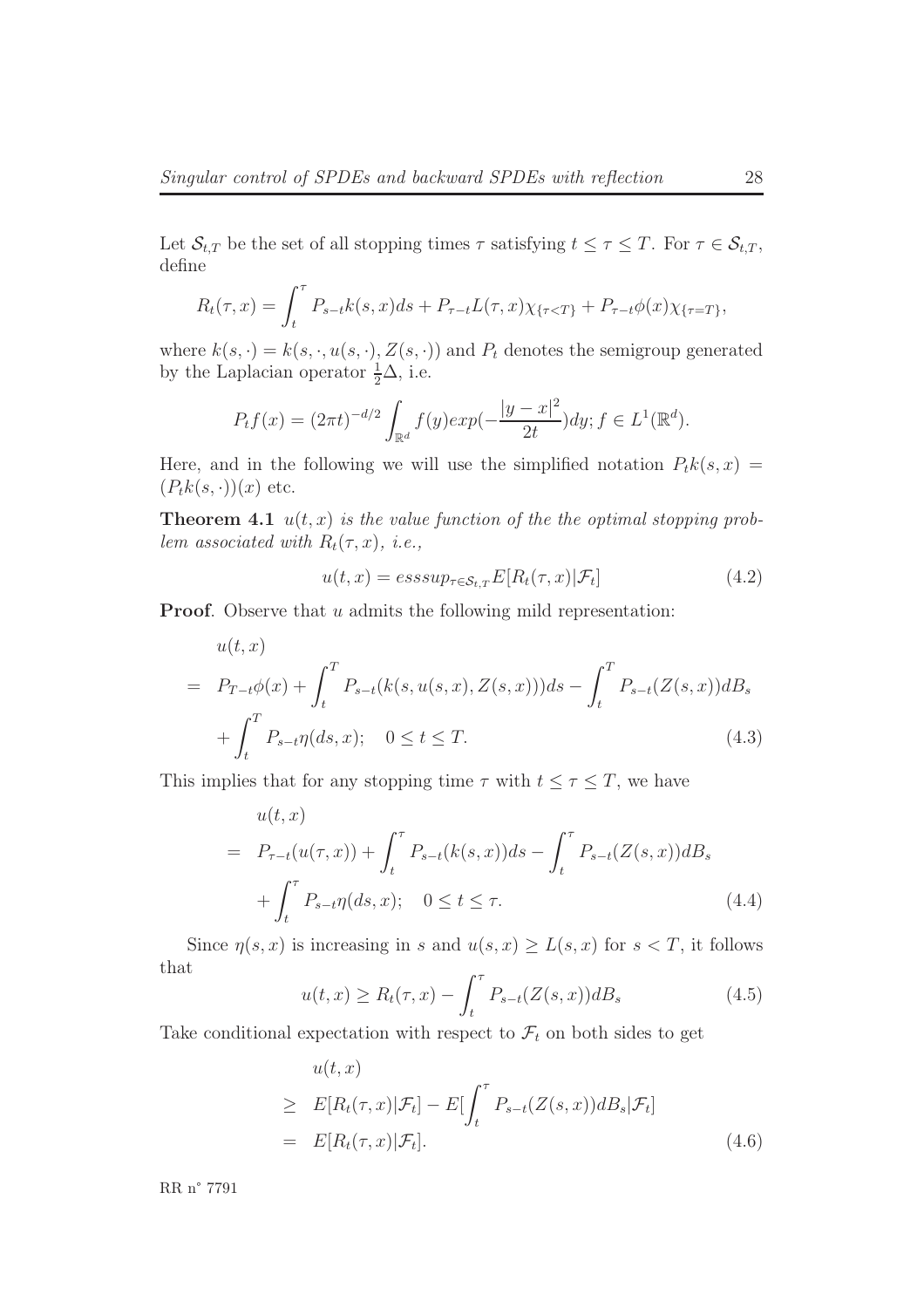<span id="page-31-1"></span>As  $\tau$  is arbitrary, we obtain

$$
u(t,x) \ge \underset{\tau \in \mathcal{S}_{t,T}}{\text{exp}} E[R_t(\tau,x)|\mathcal{F}_t] \tag{4.7}
$$

Now, define

$$
\hat{\tau}_t = \inf\{s \in [t, T)|u(s) = L(s)\} \wedge T
$$

From the property of  $\eta$ , it is not increasing on the interval  $[t, \hat{\tau}_t]$ . Therefore,  $\int_t^{\hat{\tau}_t} P_{s-t} \eta(ds, x) = 0$ . Thus we have from [\(4.4\)](#page-30-0) that

$$
u(t, x) = P_{\hat{\tau}_{t-1}}(u(\hat{\tau}_t), x) + \int_t^{\hat{\tau}_t} P_{s-t}(k(s, x)) ds - \int_t^{\hat{\tau}_t} P_{s-t}(Z(s, x)) dB_s
$$
  
=  $R_t(\hat{\tau}_t, x) - \int_t^{\hat{\tau}_t} P_{s-t}(Z(s, x)) dB_s.$  (4.8)

Taking conditional expectation yields that

$$
u(t, x) = E[R_t(\hat{\tau}_t, x)|\mathcal{F}_t]
$$

Combining this with  $(4.7)$  we obtain the theorem.

### References

- <span id="page-31-0"></span>[DP1] C. Donai-Martin, E. Pardoux: White noise driven SPDEs with reflection. Probab. Theory Rel. Fields 95, 1-24(1993).
- [DP2] C. Donai-Martin, E. Pardoux: EDPS réfléchies et calcul de Malliavin. (French)[SPDEs with reflection and Malliavin Calculus]. Bull. Sci. Math. 121(5)(1997), 405-422.
- [GP] A. Gegout-Petit, E. Pardoux: Equations Différentielles Stochastiques Rétrogrades Réfléchies Dans Un Convexe. Stochastics and Stochastics Reports 57 (1996) 111-128.
- [HP] U. G. Haussmann, E. Pardoux: Stochastic variational inequalities of parabolic type. Appl. Math. Optim. 20(1989), 163-192.
- [MYZ] J. Ma, H. Yin and J. Zhang: On non-Markovian forward-backward SDEs and backward stochastic PDEs. Manuscript June 16, 2011 (USC, Los Angeles).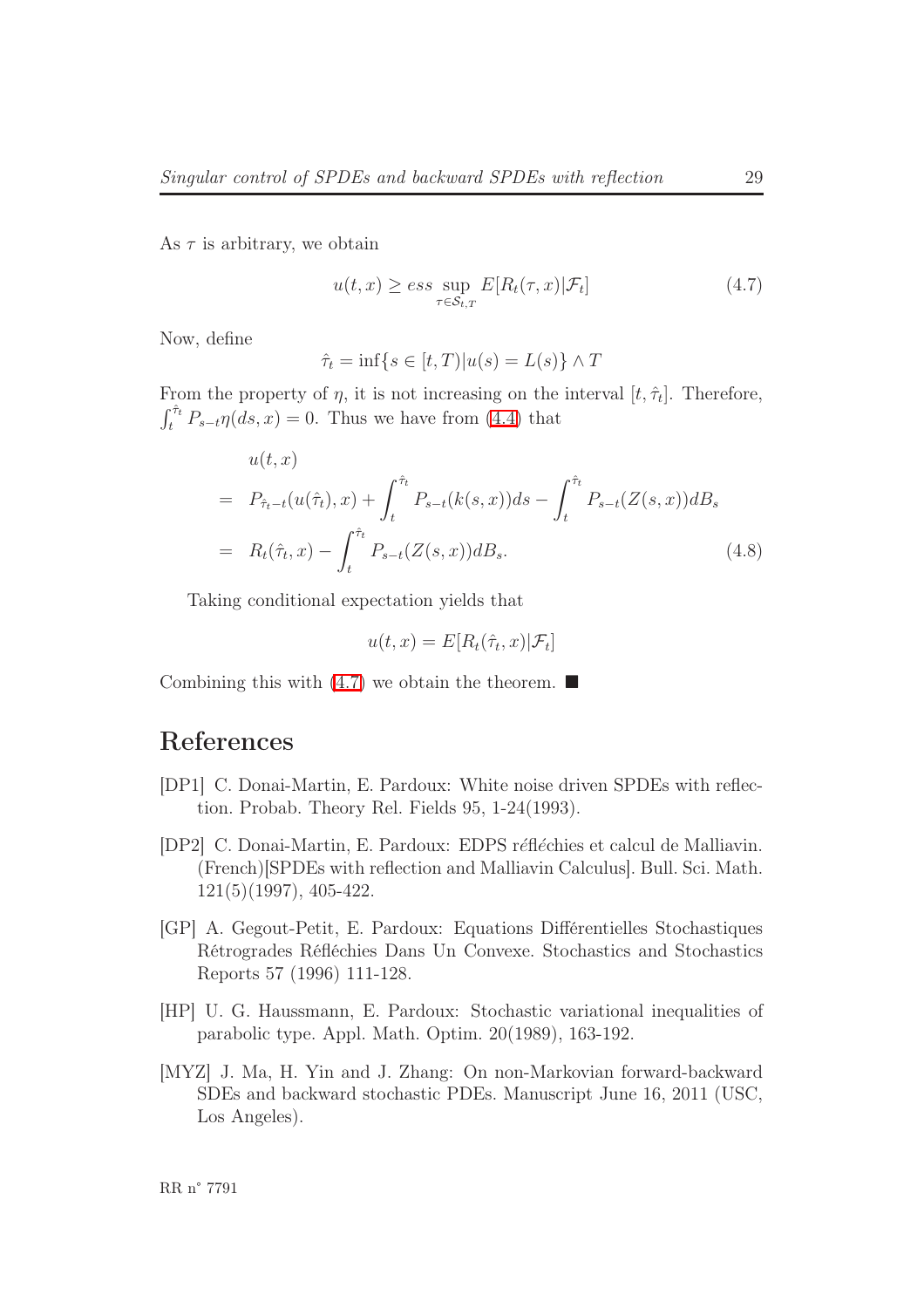- [NP] D. Nualart, E. Pardoux: White noise driven by quasilinear SPDEs with reflection. Probab. Theory Rel. Fields 93,77-89(1992).
- [ØS] B. Øksendal, A. Sulem: Singular stochastic control and optimal stopping with partial information of jump diffusions. Preprint 2010, Oslo.
- <span id="page-32-0"></span>[ØPZ] B. Øksendal, F. Proske and T. Zhang: Backward stochastic partial differential equations with jumps and application to optimal control of random jump fields. Stochastics 77:5 (2005) 381-399.
- [PP1] E. Pardoux and S. Peng: Adapted solutions of backward stochastic differential equations. System and Control Letters 14 (1990) 55-61.
- [PP2] E. Pardoux and S. Peng: Backward doubly stochastic differntial equations and systems of quasilinear stochastic partial differential equations. Probab. Theory and Rel. Fields 98 (1994) 209-227.
- [Z] T.Zhang : White noise driven SPDEs with reflection: strong Feller properties and Harnack inequalities. Potential Analysis 33:2 (2010) 137-151.